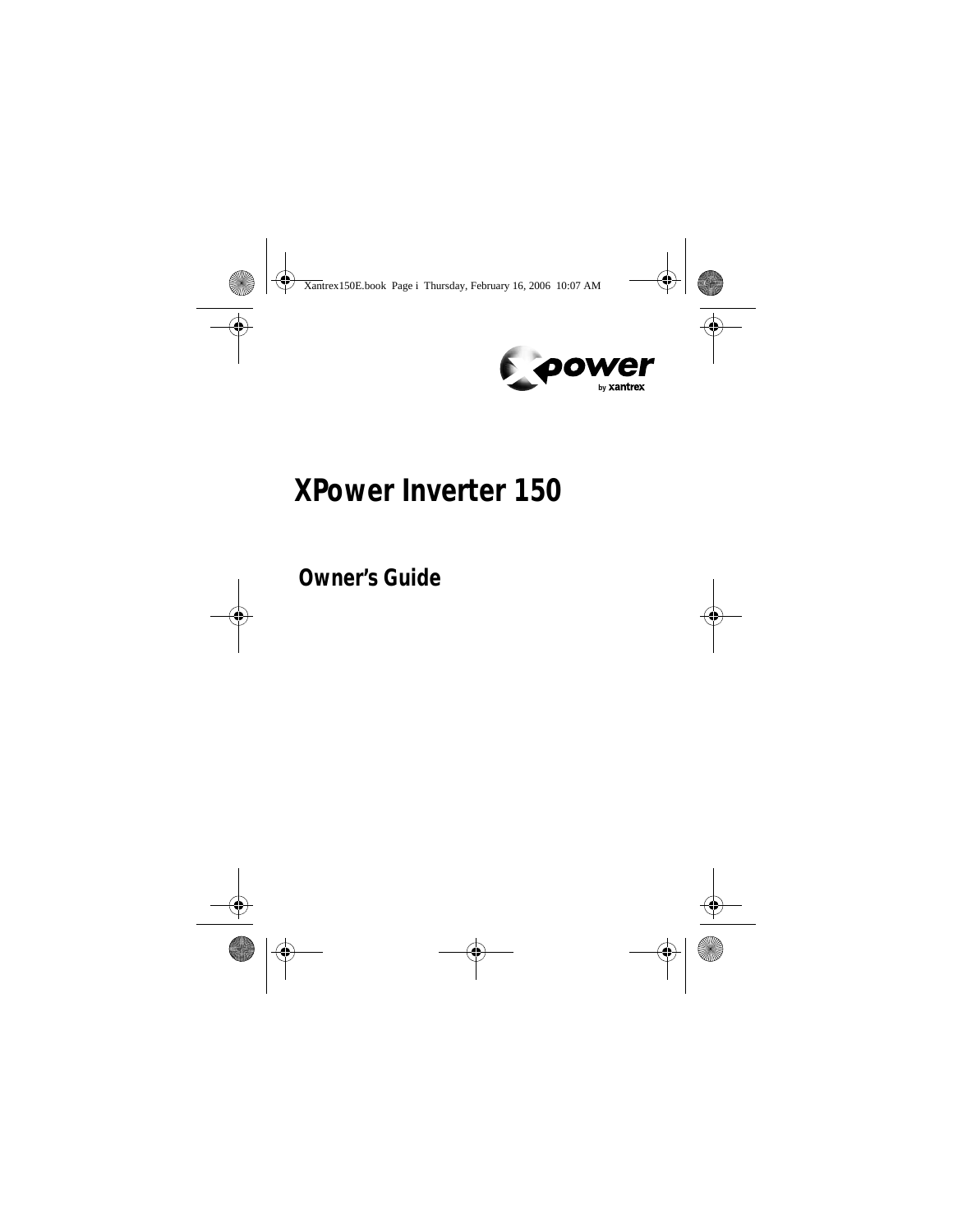#### **About Xantrex**

Xantrex Technology Inc. is a world-leading supplier of advanced power electronics and controls with products from 50 watt mobile units to one MW utility-scale systems for wind, solar, batteries, fuel cells, microturbines, and backup power applications in both grid-connected and stand-alone systems. Xantrex products include inverters, battery chargers, programmable power supplies, and variable speed drives that convert, supply, control, clean, and distribute electrical power.

#### **Trademarks**

XPower is a trademark of Xantrex International. Xantrex is a registered trademark of Xantrex International.

Other trademarks, registered trademarks, and product names are the property of their respective owners and are used herein for identification purposes only.

#### **Notice of Copyright**

XPower Inverter 150 Owner's Guide © February 2006 Xantrex International. All rights reserved.

#### **Disclaimer**

UNLESS SPECIFICALLY AGREED TO IN WRITING, XANTREX TECHNOLOGY INC. ("XANTREX")

(a) MAKES NO WARRANTY AS TO THE ACCURACY, SUFFICIENCY OR SUITABILITY OF ANY TECHNICAL OR OTHER INFORMATION PROVIDED IN ITS MANUALS OR OTHER DOCUMENTATION.

(b) ASSUMES NO RESPONSIBILITY OR LIABILITY FOR LOSS OR DAMAGE, WHETHER DIRECT, INDIRECT, CONSEQUENTIAL OR INCIDENTAL, WHICH MIGHT ARISE OUT OF THE USE OF SUCH INFORMATION. THE USE OF ANY SUCH INFORMATION WILL BE ENTIRELY AT THE USER'S RISK.

#### **Date and Revision**

February 2006 Revision C

#### **Part Number**

975-0089-01-01

#### **Contact Information**

|        | Telephone: 1 360 925 5097 (direct) |
|--------|------------------------------------|
| Fax:   | 1 360 925 5143 (direct)            |
| Email: | customerservice@xantrex.com        |
| Web:   | www.xantrex.com                    |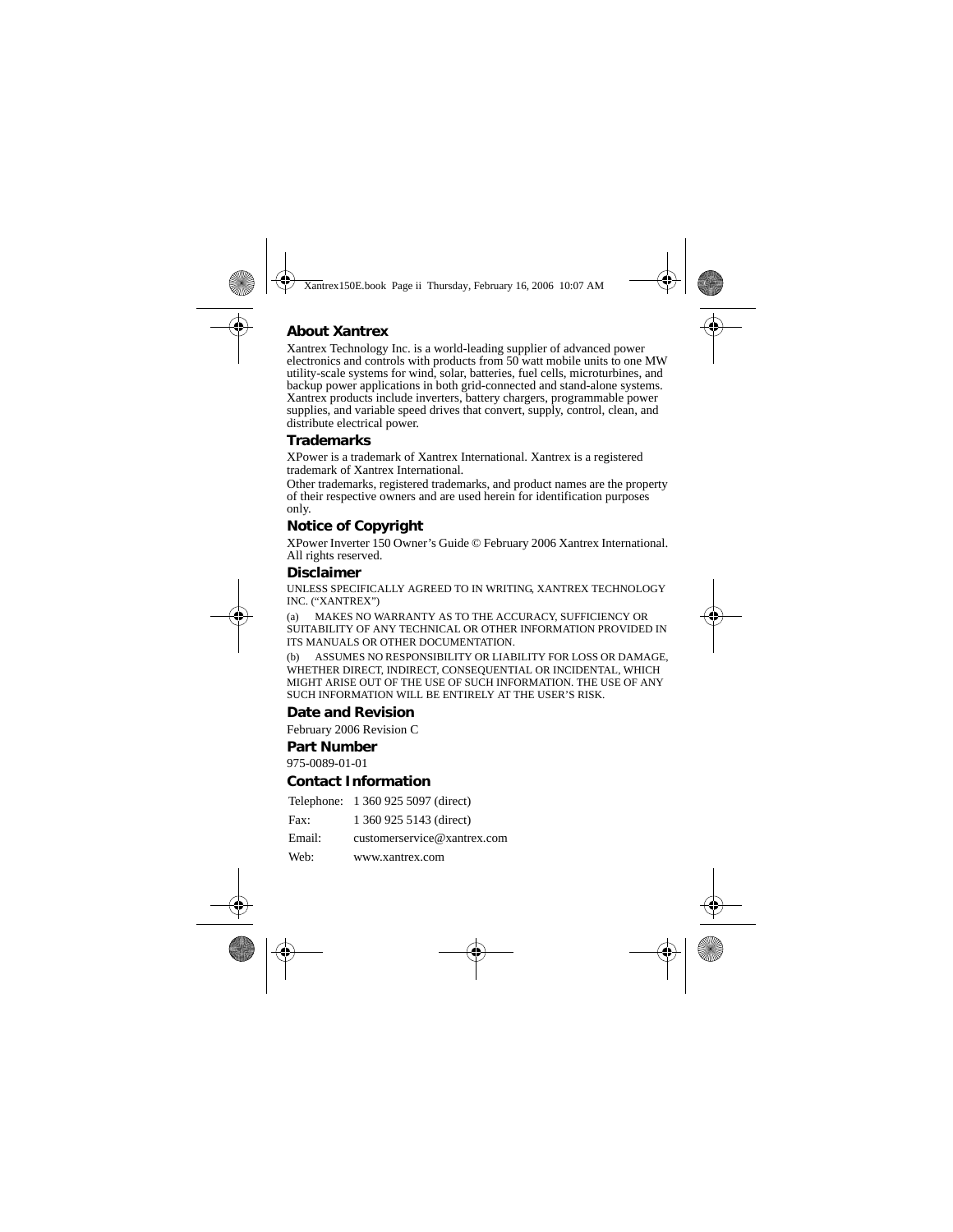### **Table of Contents**

| AC Outlets $\ldots \ldots \ldots \ldots \ldots \ldots \ldots \ldots \ldots \ldots$ |
|------------------------------------------------------------------------------------|
|                                                                                    |
|                                                                                    |
|                                                                                    |
| Interference With Electronic Equipment<br>10                                       |
| 6. Battery Operating Time<br>11                                                    |
| 7. Troubleshooting<br>12                                                           |
| 8. Specifications<br>15                                                            |
| 15                                                                                 |
| 16<br>Physical                                                                     |
| 16                                                                                 |
| 16<br>Product Recycling                                                            |
| 9. Limited Warranty<br>17                                                          |
|                                                                                    |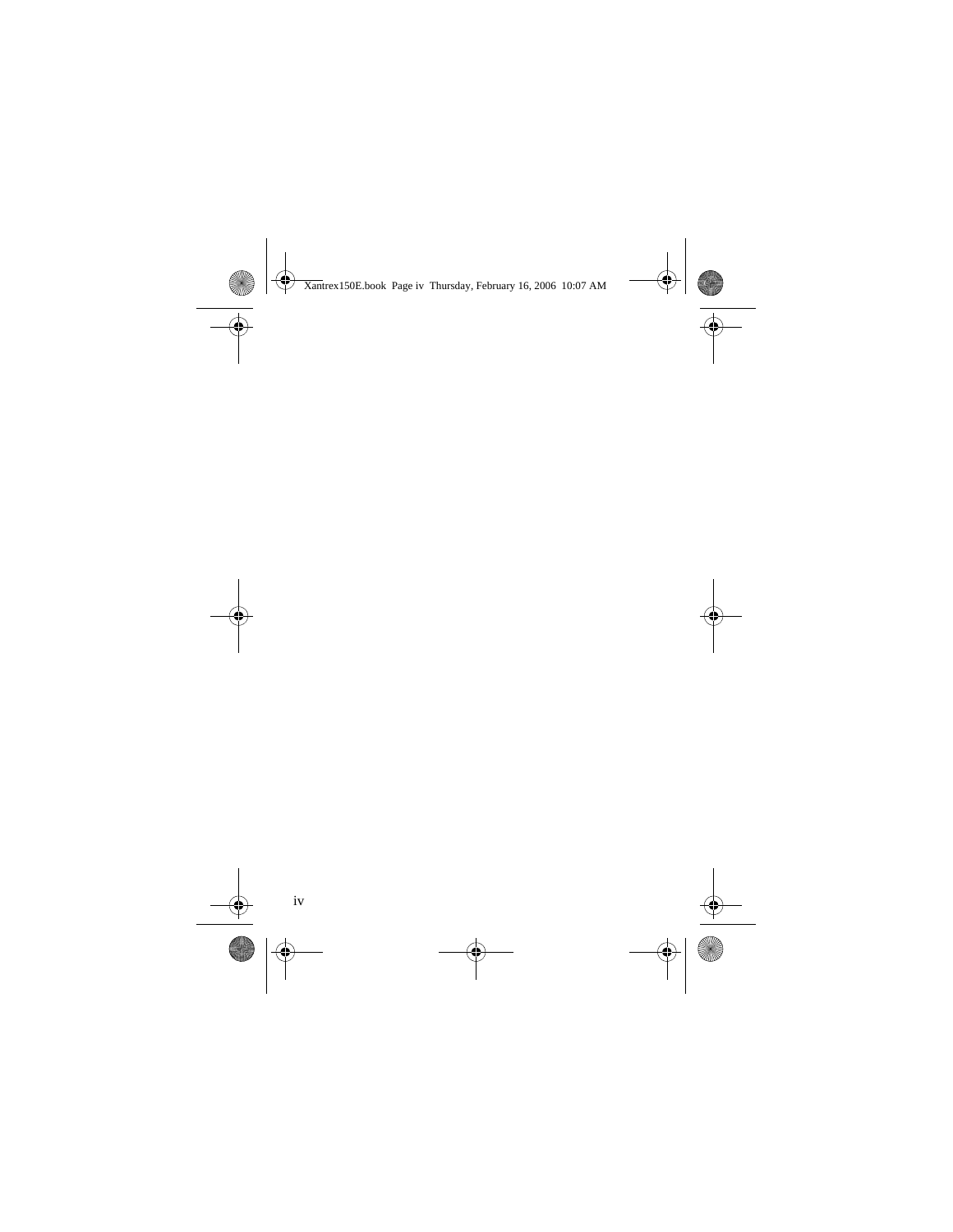# **1 Introduction**

Thank you for purchasing the XPower Inverter 150. The XPower 150 is part of a family of advanced highperformance power inverters from Xantrex, the leader in high frequency inverter design.

Connected to the 12 volt outlet in your vehicle, the XPower 150 efficiently and reliably powers a wide variety of AC loads, such as compact TVs and VCRs, laptops, camcorder and cell phone chargers, compact fluorescent lights, and soldering irons.

The XPower 150 uses reliable solid state power electronics for years of safe, trouble-free operation and includes automatic safety monitoring circuitry to protect it, and your battery, from inadvertent overload conditions.

Read this guide before connecting or using the XPower 150, and save it for future reference. The main topics in the guide are:

- Safety information (page 2)
- XPower 150 features (page 5)
- Instructions for connecting the inverter (page 7)
- Operating guidelines (page 8)
- Troubleshooting information (page 12)
- Specifications (page 15)
- Warranty and service information (page 17)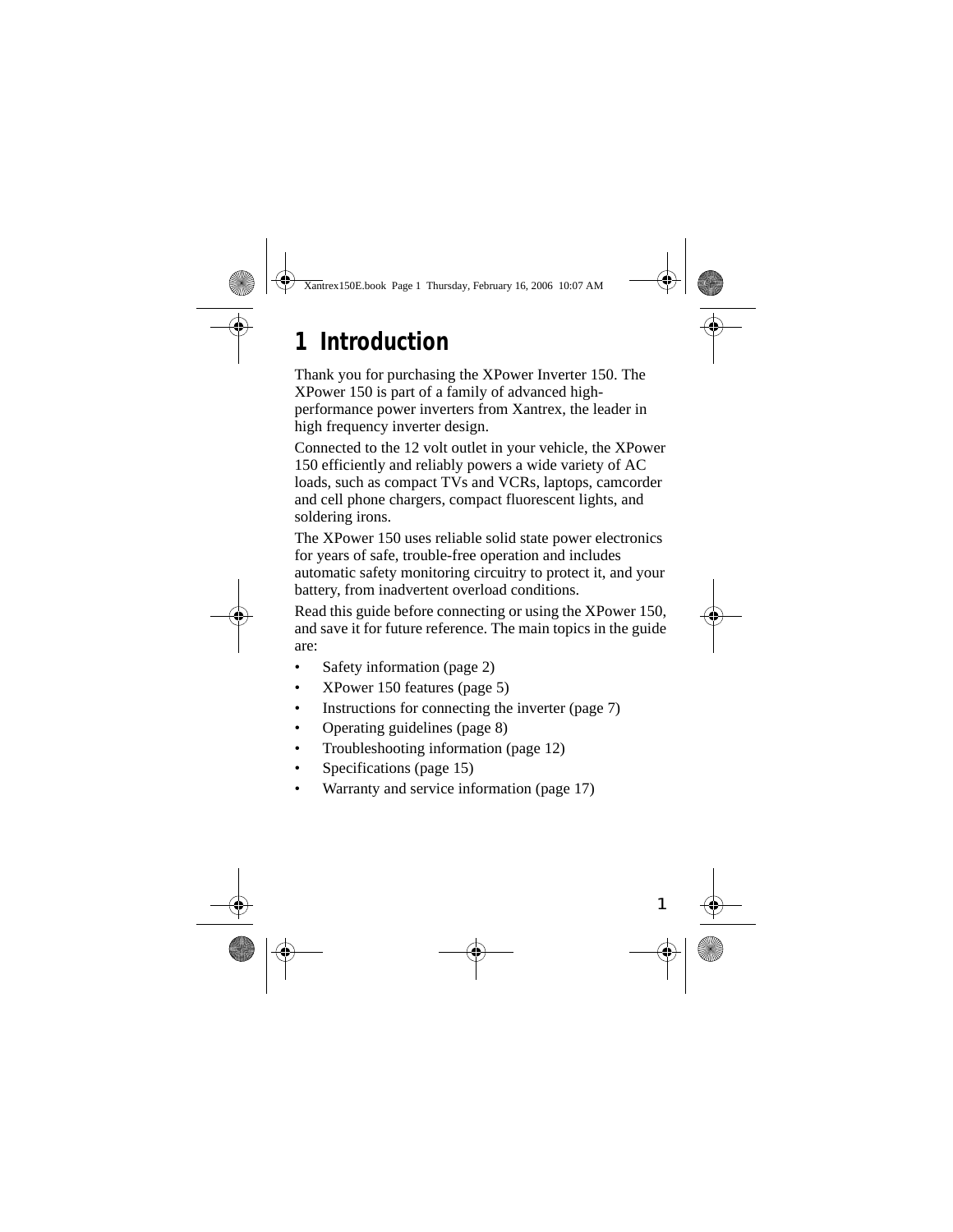# **2 Important Safety Information**

If the XPower 150 is connected or used incorrectly, hazardous conditions may be created. Read and save this safety information, and pay special attention to all Warning and Caution statements in the guide and on the inverter itself. Warnings and Cautions are indicated by this symbol:



- **Warning** statements identify conditions that could result in personal injury or loss of life.
- **Caution** statements identify conditions or practices that could result in damage to the XPower 150 or other equipment.

### **Warnings and Cautions**



The XPower 150 generates the same potentially lethal AC power as a household wall outlet. Do not insert foreign objects in the inverter's AC outlet or any other openings in the inverter. Do not open the inverter. Have a qualified individual complete any service work.

#### **WARNING: Shock hazard**

Do not expose the XPower 150 to water, rain, snow, or spray.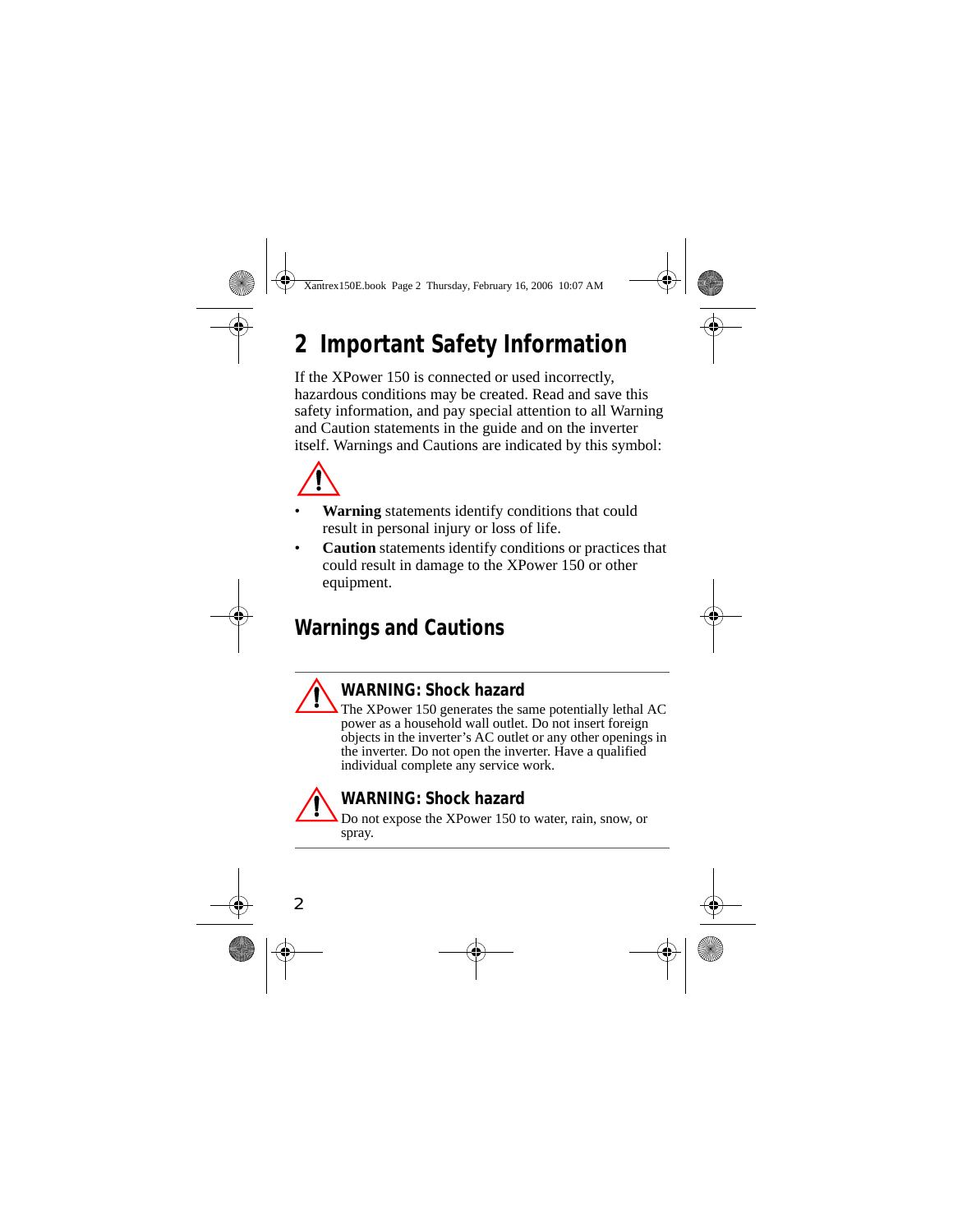#### **WARNING: Risk of fire or explosion**

The XPower 150 contains components that tend to produce arcs or sparks. To prevent fire or explosion, do not install the inverter in compartments containing batteries or flammable materials or in locations that require ignitionprotected equipment.



#### **WARNING: Fire hazard**

To reduce the risk of fire, do not cover or obstruct the ventilation openings. Do not install the XPower 150 in a zero-clearance compartment. Overheating may result.



#### **CAUTION: Risk of damage to equipment**

The XPower 150 is designed to be directly connected to standard electrical and electronic equipment in the manner described in this guide. Do not connect it to household or RV AC distribution wiring. Do not connect it to any AC load circuit in which the neutral conductor is connected to ground (earth) or to the negative of the DC (battery) source.

#### **CAUTION: Risk of damage to the XPower 150**

Reverse battery polarity (negative connected to positive; positive connected to negative) will damage the XPower 150, and it will require servicing. Damage caused by reverse polarity is not covered by your warranty.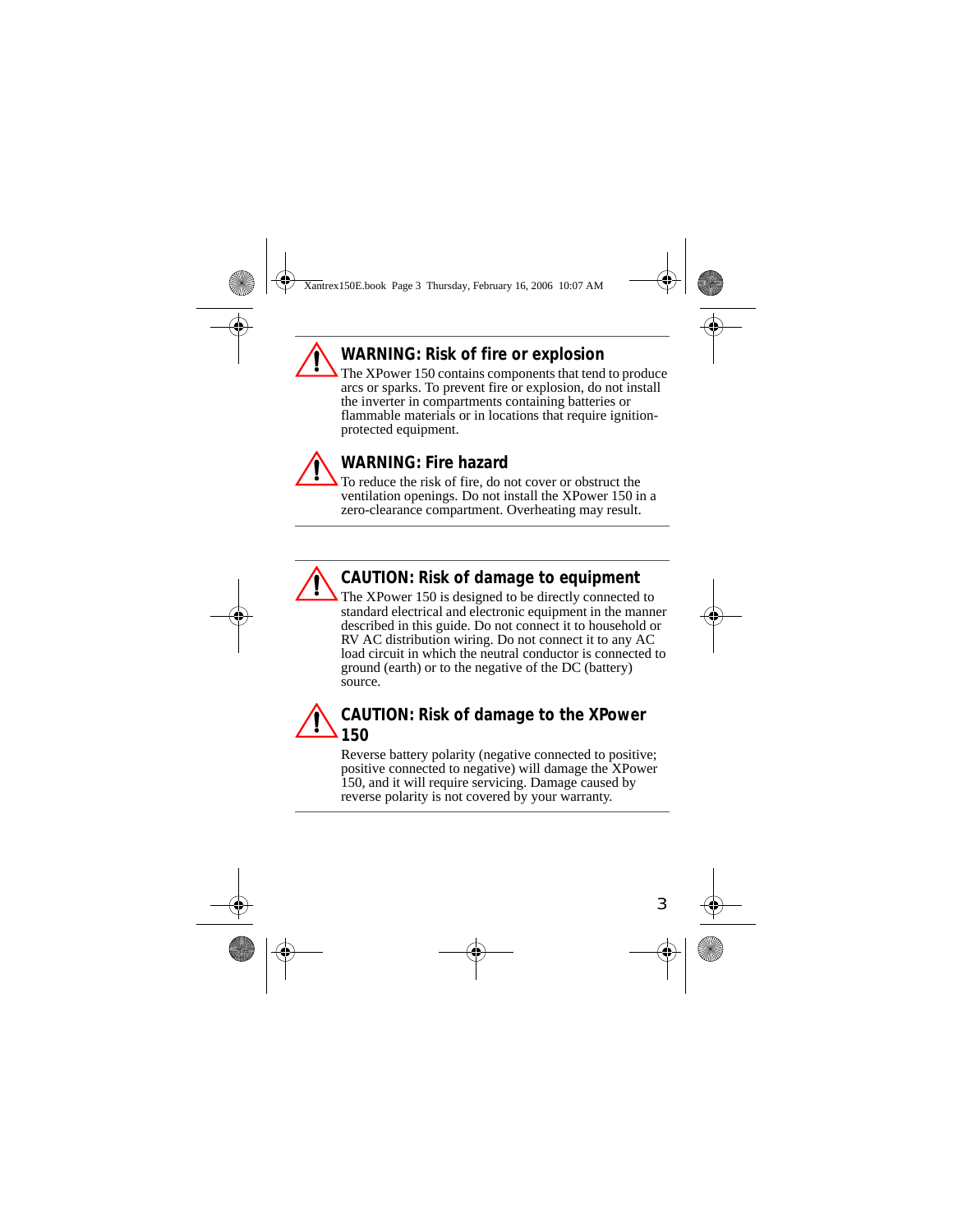#### **CAUTION: Risk of damage due to high temperatures**

Do not use the XPower 150 in temperatures over  $40^{\circ}$  C  $(100^{\circ}$  F). Overheating may result.

#### **CAUTION: Risk of damage to rechargeable appliances**

The output of the XPower 150 is non-sinusoidal. Certain battery chargers can be damaged if they are connected to the XPower 150. Two particular types of equipment are prone to this problem:

- Small battery-operated appliances such as flashlights, shavers, and night lights that can be plugged directly into an AC receptacle to recharge.
- Certain battery chargers for battery packs used in hand power tools. These chargers will have a warning label stating that dangerous voltages are present at the battery terminals.

Do not use the XPower 150 with the types of appliances just described.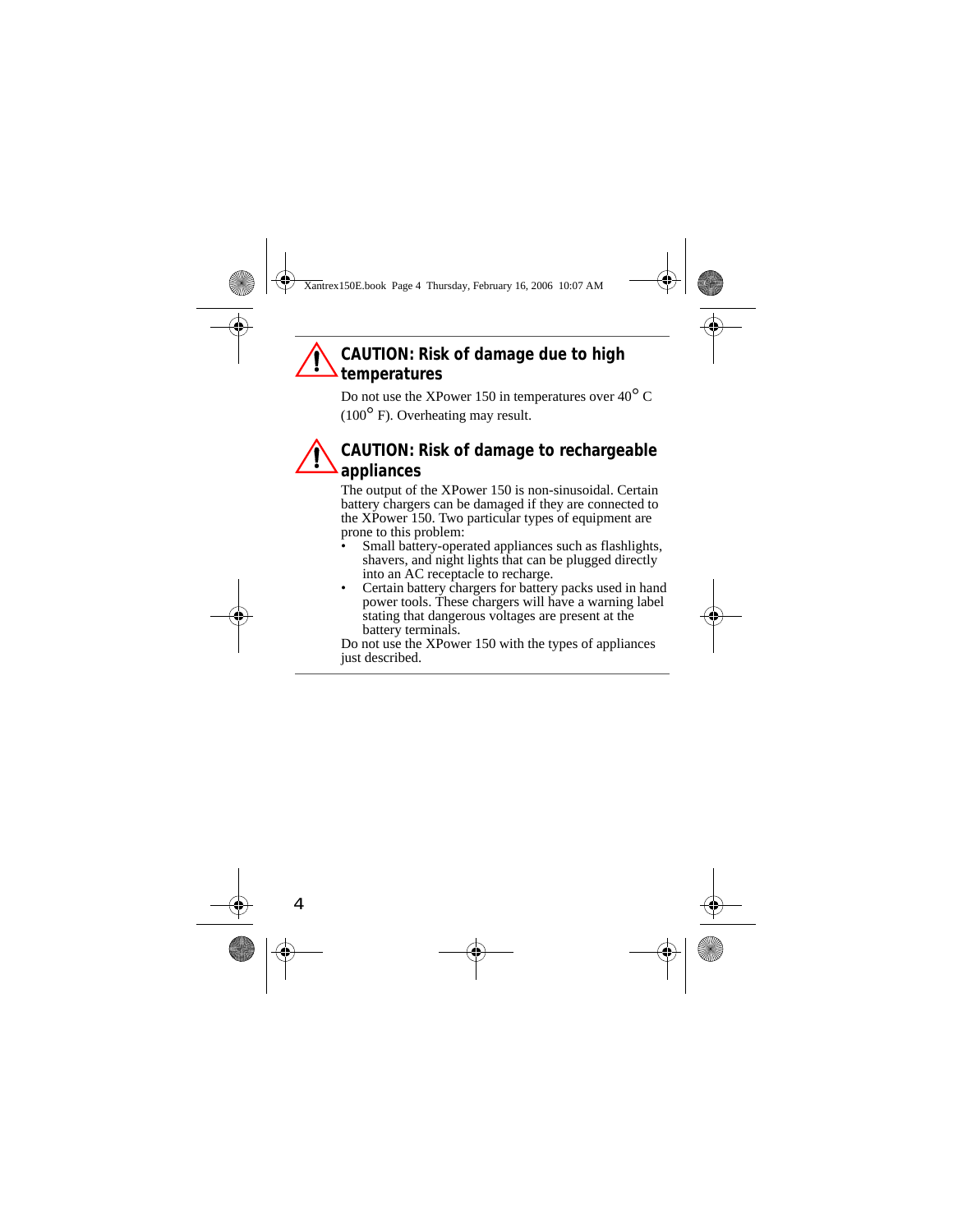## **3 XPower 150 Inverter Features**

This section describes the main features of the XPower 150. Figure 1 shows the inverter's AC panel.



**Figure 1** AC Panel on the XPower 150 (European Outlet)

¨ **AC Outlet** An AC outlet is located on one end of the XPower 150. It allows you to plug in a 230 volt AC load with a power consumption of 150 watts or less.

The AC outlet on your inverter may be different from the one shown here. For all available outlets, see Figure 2, Figure 3, and Figure 4 on page 6.

¦ **On/Standby Switch** The two positions on the On/ Standby switch are indicated as follows:  $\Phi =$  Standby and  $=$  On.

When the inverter is connected to a DC power source and the switch is on, AC power is available at the AC outlet.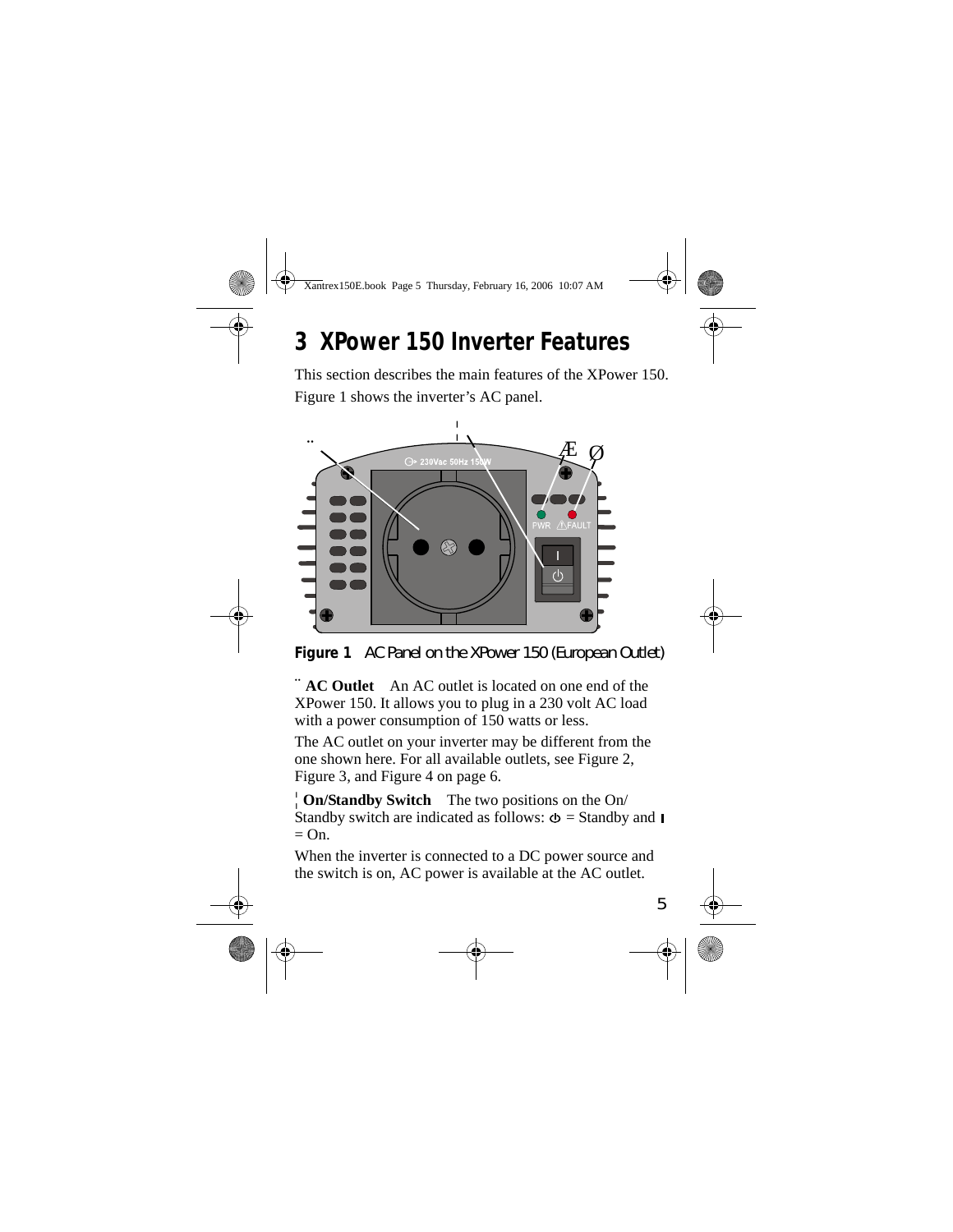Æ **Power Light** The green PWR light is on all the time when the On/Standby switch is on.

 $\emptyset$  **Fault Light** The red  $\Lambda$  FAULT light indicates that the inverter has shut down because of low or high battery voltage, AC overload, or excessively high temperatures.

**Audible Alarm** An audible alarm warns you of a hightemperature shutdown or of an impending low battery voltage shutdown.

### **AC Outlets**

Depending on your geographic location, your XPower 150 will have one of the following AC outlets.



**Figure 2** European AC



**Figure 3 British AC** Outlet



**Figure 4** Australian and New Zealand AC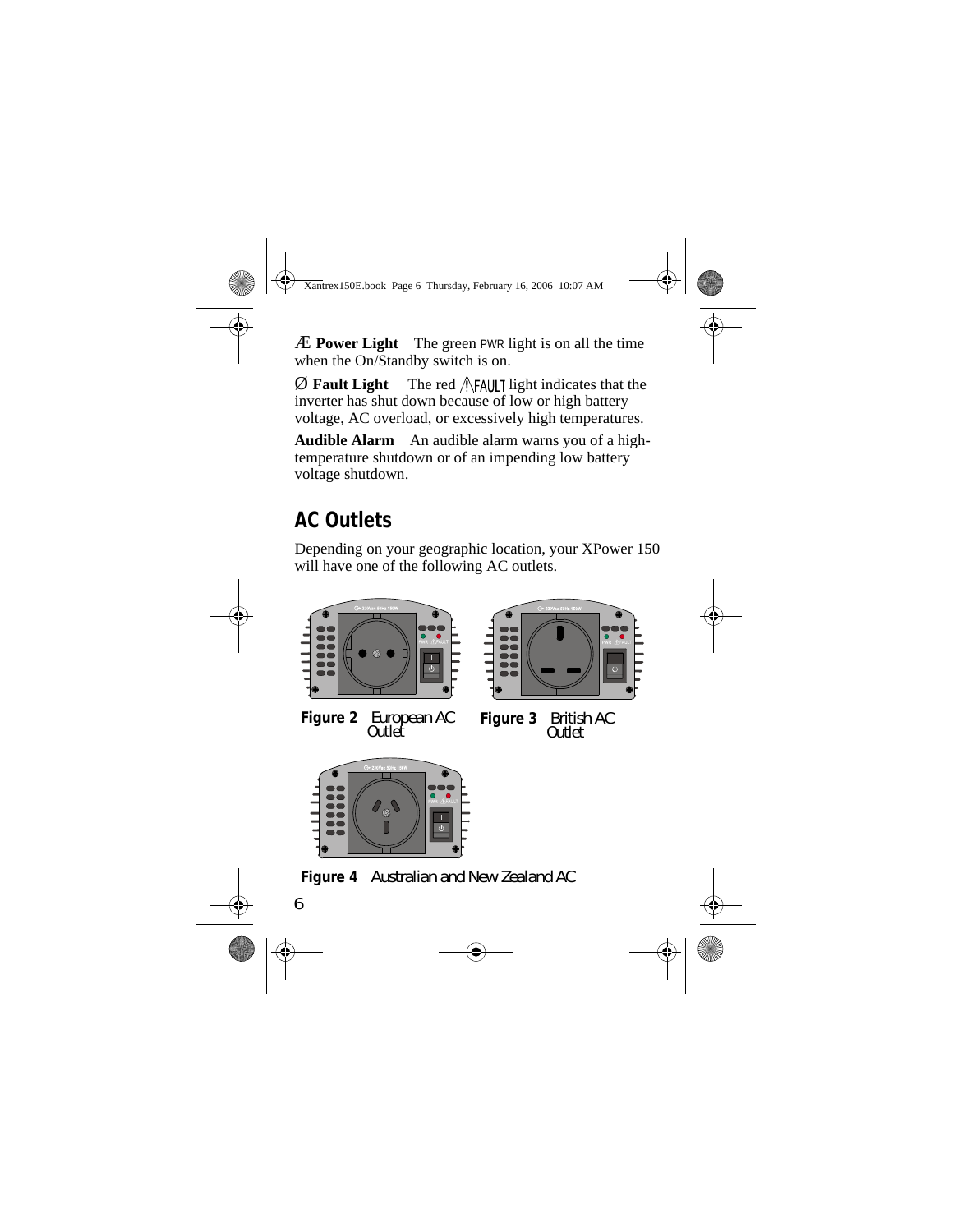# **4 Connecting the XPower 150**

#### **Choosing a Location**

For best performance, choose a location that is:

- **Dry** Do not expose the inverter to water drip or spray.
- **Cool** Operate the inverter in ambient temperatures between  $0^{\circ}$  C and  $40^{\circ}$  C (32 $^{\circ}$  F and 100 $^{\circ}$  F). Keep it away from heating vents and direct sunlight.
- Well ventilated For proper cooling, allow at least 5 cm (2 in.) of clearance around the inverter.
- **Clean and free of dust and dirt** Choose a location that is free of any debris that could get into the inverter.

#### **Connecting**

To connect the inverter:

- 1. Place the inverter on a flat surface like the vehicle's dashboard. Use the floor only if it is dry and free of debris that could get into the inverter.
- 2. Plug the inverter's DC lighter plug into the vehicle's cigarette lighter socket or a 12 volt outlet.
- 3. Turn on the inverter's On/Standby switch. The green PWR light comes on, and AC power is available at the outlet.

**Note:** You may need to turn the vehicle's ignition key to the accessory position.

4. Plug in the AC load you want to operate.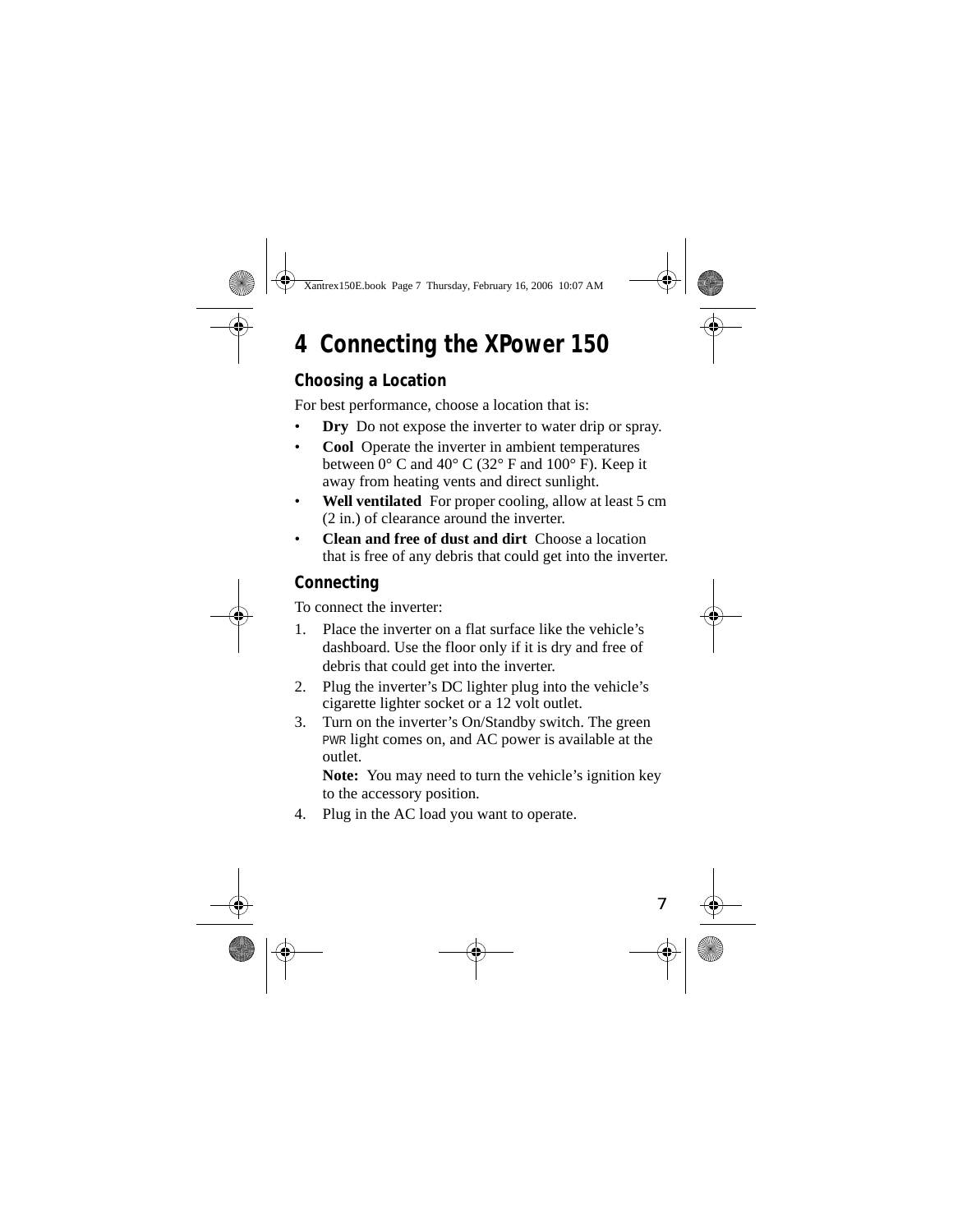# **5 Operating the XPower 150**

#### **Operating Statuses**

This section describes normal operation as well as problems that could occur when you use the inverter. If you have a problem, see "Troubleshooting" on page 12.

**Normal Operation** When you connect the inverter to your vehicle's 12 volt outlet and turn on the On/Standby switch, the green PWR light comes on and AC power is available at the outlet.

The inverter shuts down automatically in response to low battery voltage, high battery voltage, AC overload, overheating, or a short in the AC output.

• **Low Battery Voltage Alarm and Shutdown** As the battery discharges, its voltage decreases.

When the inverter senses that the voltage at its DC input has dropped to 10.7 volts, it sounds an alarm. This gives you time to shut down computers or other sensitive devices. If you ignore the alarm and the DC input drops to 10.0 volts, the inverter shuts down the AC load being operated. The PWR light stays on, the alarm stays on, and the  $\Lambda$ FAIII light comes on. The low battery voltage shutdown feature saves the battery from excessive discharge, which can prevent you from starting your vehicle, or more seriously, damage the battery.

• **Possible shutdown when the vehicle's engine is started** The XPower 150 will operate while your vehicle's engine is running, but the normal voltage drop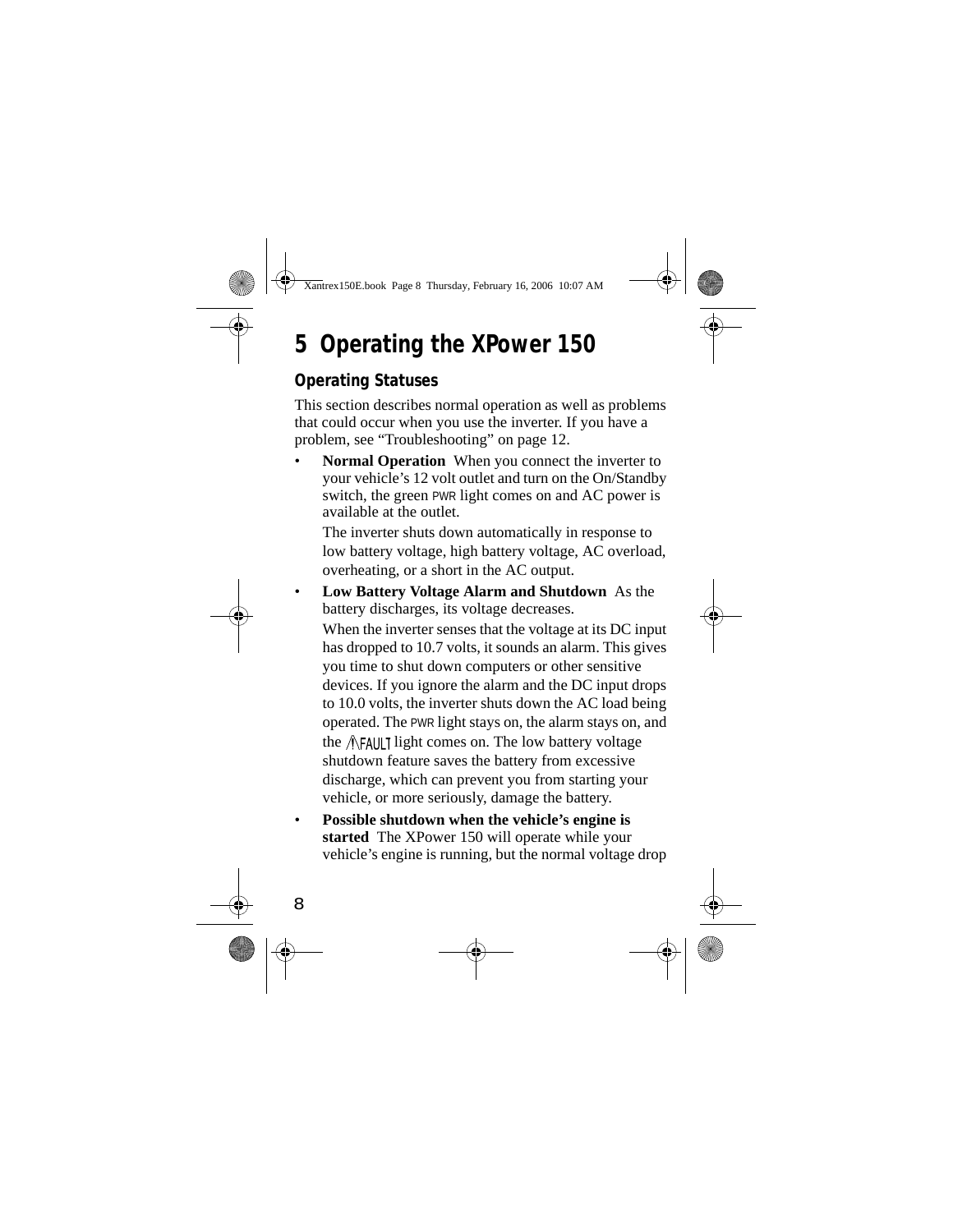that occurs when the engine starts may trigger a low voltage shutdown.

- **AC Overload Shutdown** If you connect an AC load that is rated higher than 150 watts or 0.65 amps or that draws excessive surge power, the XPower 150 shuts down. The PWR light stays on, and the  $\Lambda$ FAII light comes on to indicate that the inverter is overloaded. **Note: High startup surge requirements** The power, or "wattage" rating of an AC load is the average amount of power it uses. When they are first turned on, many AC loads consume more power than their continuous power rating. TVs, monitors, and electric motors are examples of loads that have high surge requirements at start up. Although the XPower 150 can supply momentary surge power to 300 watts, some loads rated less than 150 watts can exceed its surge capabilities and trigger the AC overload shutdown feature. (See page 12 for troubleshooting procedures.)
- **High Battery Voltage Shutdown** If a defective battery charging system causes the battery voltage to rise to dangerously high levels, the inverter shuts down automatically. The PWR light stays on, and the  $\hat{A}$ FAULT light comes on.
- **High Temperature Shutdown** If the inverter exceeds its safe operating temperature because of insufficient ventilation or a high-temperature environment, it sounds an alarm and shuts down automatically. The PWR light stays on, and the  $\Lambda$ FAULT light comes on. When the inverter has cooled sufficiently, it restarts automatically.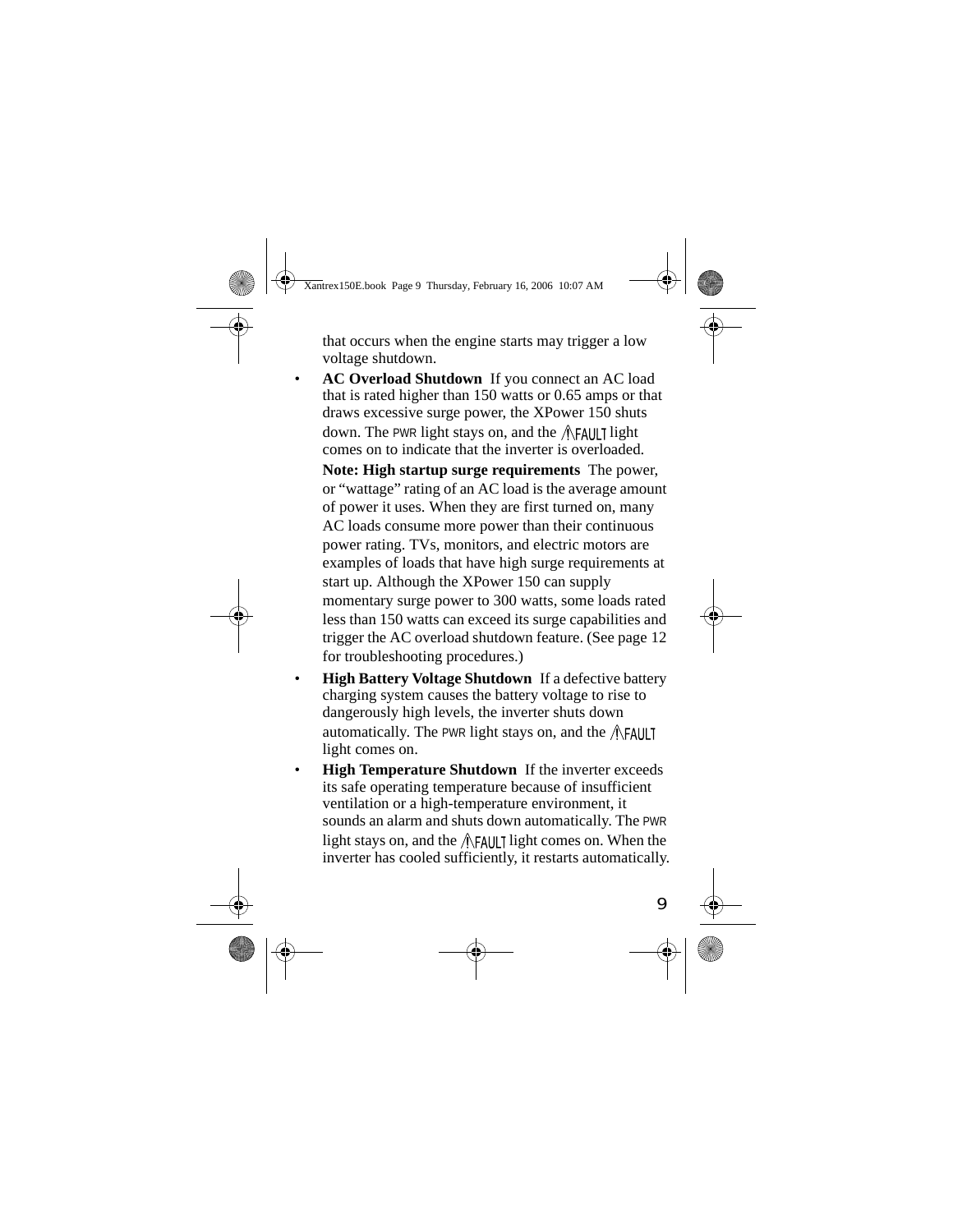#### **Interference With Electronic Equipment**

Most AC loads operate with the XPower 150 as they would with household AC power with the following exceptions.

**Buzzing Sound** Some inexpensive stereo systems and "boom boxes" have inadequate internal power supply filtering and buzz slightly when powered by the XPower 150. The best solution is to have an audio system with a good quality filter.

**Television Interference** The XPower 150 is shielded to minimize its interference with TV signals. If TV signals are weak, you may see the interference in the form of lines scrolling across the screen. Try one of these suggestions to minimize or eliminate the problem:

- Adjust the orientation of the inverter, TV, antenna, and cables.
- Maximize TV signal strength by using a better antenna, and use shielded antenna cable where possible.
- Try a different TV. Different models vary considerably in their susceptibility to interference.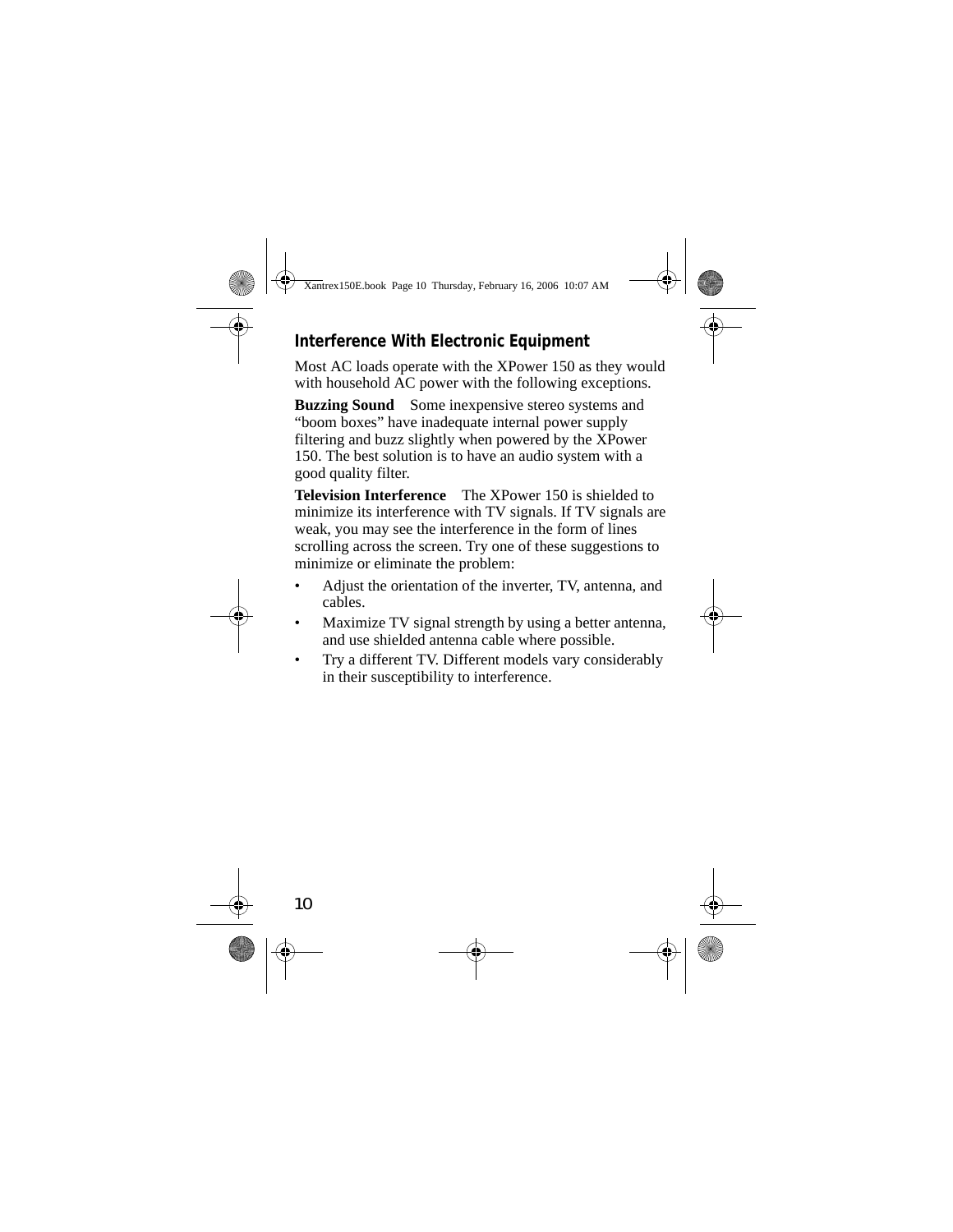# **6 Battery Operating Time**

The operating time of the XPower 150 depends on the charge level of the battery, the battery capacity, and the amount of power drawn by the particular AC load being used. With a typical vehicle battery and a 150 watt AC load (like a small TV), you can expect two to three hours of operating time.

To preserve the battery:

• Do not allow your vehicle battery to become deeply discharged. A vehicle battery (starting battery) is not designed to be deeply discharged, and repeated deep discharge/charge cycles will shorten its life.

When you use a vehicle battery as a power source, start the vehicle every hour or two and run it until you have partially recharged the battery.

• Do not leave the XPower 150 on for extended periods if an AC load is not connected.

The inverter draws less than 0.18 amps with the On/ Standby switch on and no AC load connected, but that will eventually discharge the battery.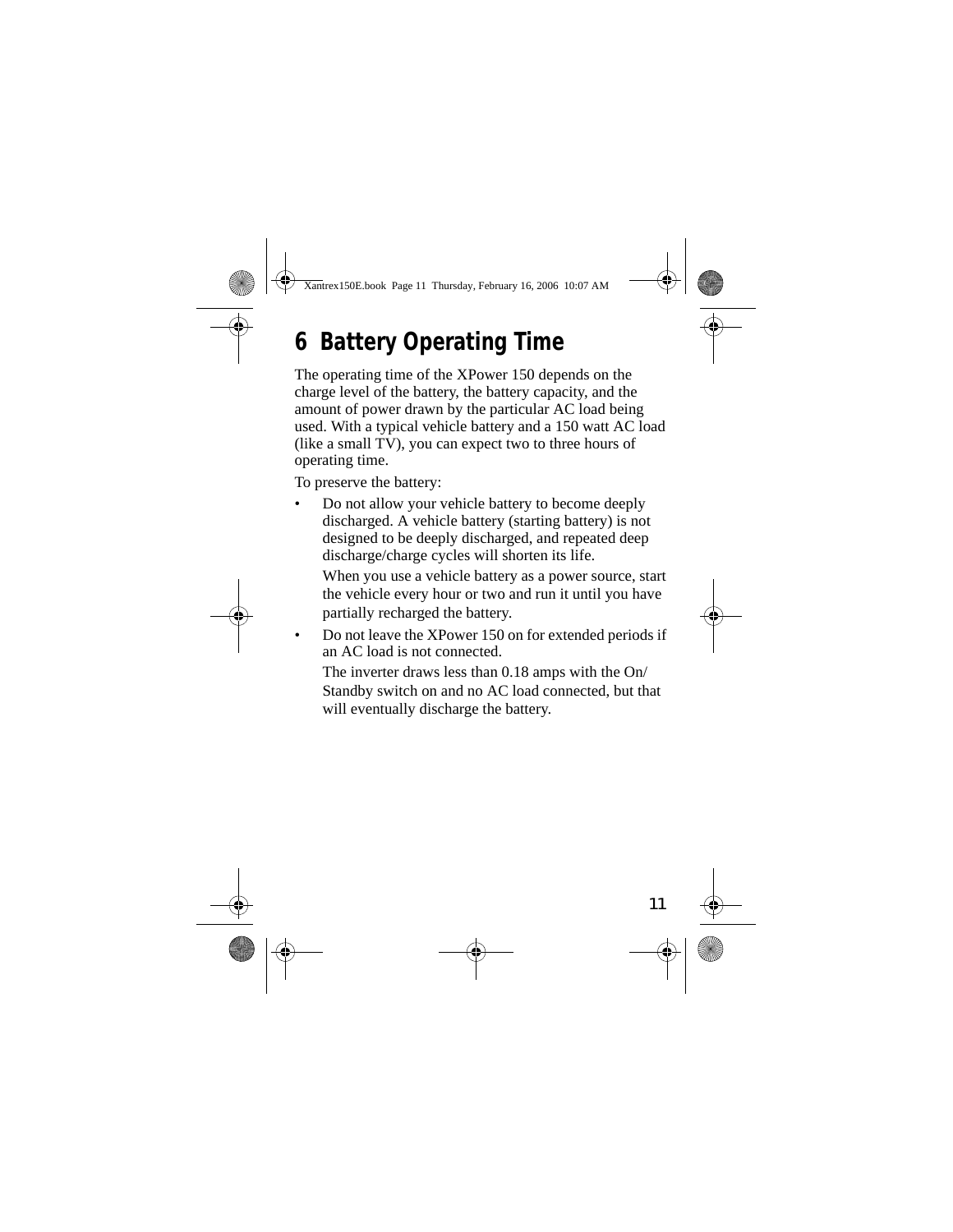# **7 Troubleshooting**

#### **WARNING: Shock hazard**

Do not open the inverter or attempt to service it yourself. Refer all service to qualified personnel.

This section describes problems you could encounter as well as possible causes and various remedies.

The AC load will not operate; the  $\Lambda$ FAULT light is on. **Symptom** An AC load is plugged in or turned on, operates for one to ten seconds, and then shuts down.

| Possible cause                                                                                                   | Suggested remedy                                                                                                            |
|------------------------------------------------------------------------------------------------------------------|-----------------------------------------------------------------------------------------------------------------------------|
| The AC load is rated at more<br>than 150 watts; an overload<br>shutdown has occurred.                            | Use a load with a power rating<br>less than $150$ watts $(0.65 \text{ amps})$ .                                             |
| The AC load is rated at less than<br>150 watts, but a high starting<br>surge has caused an overload<br>shutdown. | The AC load exceeds the<br>inverter's surge capability. Use<br>a load with a starting surge<br>power within its capability. |

**Symptom** The AC load will not operate. The  $\Lambda$ FAULT light comes on when the inverter is turned on or when the AC load is turned on or plugged in. The alarm may sound.

| Possible cause                       | Suggested remedy           |
|--------------------------------------|----------------------------|
| The battery is discharged.           | Recharge the battery.      |
| The battery voltage is<br>excessive. | Check the charging system. |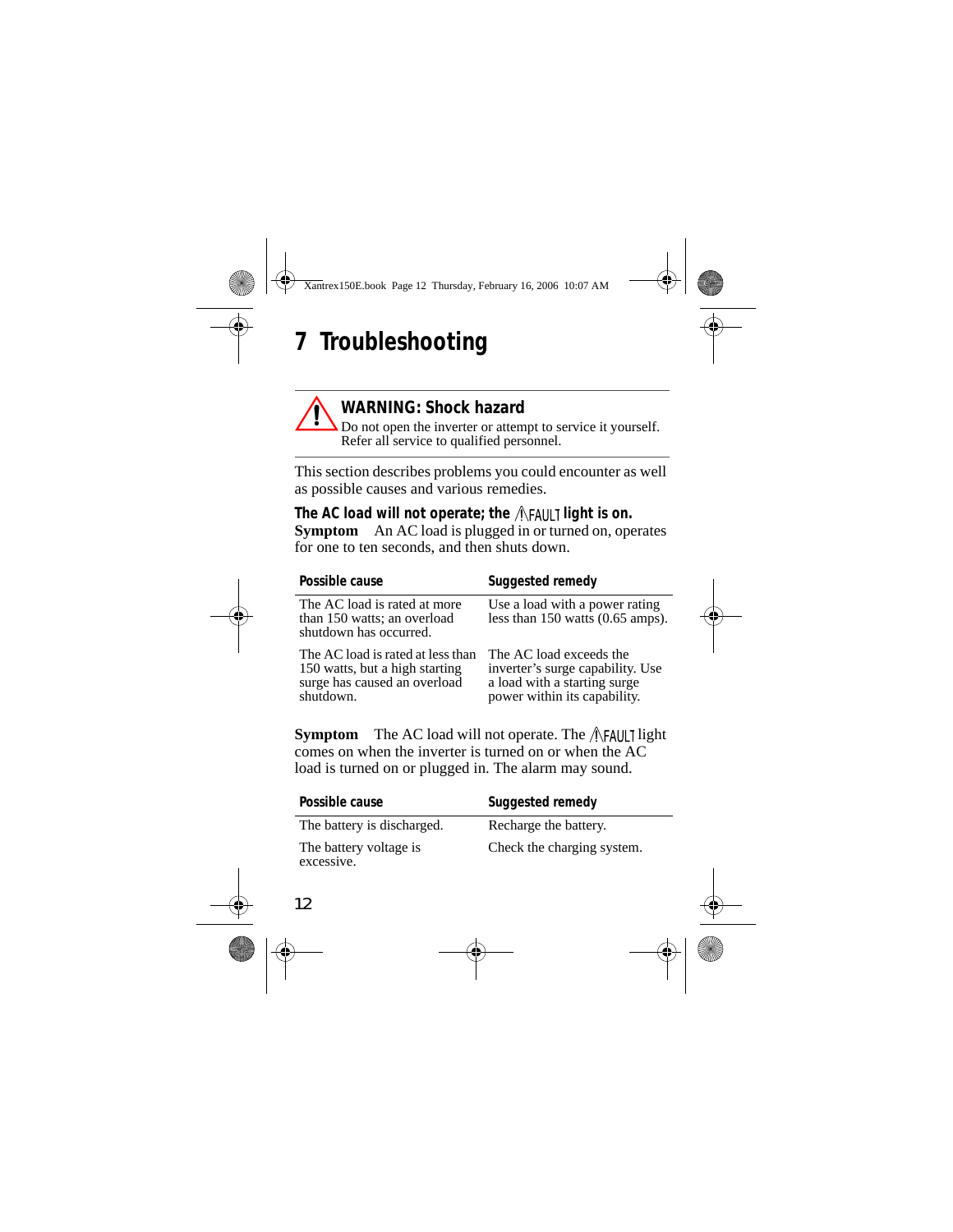**Symptom** The AC load runs for more than one minute, the alarm sounds, and the  $\Lambda$ FAULT light comes on. The inverter is warm or hot to touch.

| Possible cause                                                                                 | Suggested remedy                                                  |
|------------------------------------------------------------------------------------------------|-------------------------------------------------------------------|
| Poor ventilation or a high-<br>temperature environment has<br>caused the inverter to overheat. | Ensure that ventilation is not<br>restricted around the inverter. |

**The AC load will not operate; no inverter lights are on. Symptom** The cigarette lighter works in the lighter socket, but the inverter does not.

| Possible cause                                                                           | <b>Suggested remedy</b>                                                                                                                                                                               |
|------------------------------------------------------------------------------------------|-------------------------------------------------------------------------------------------------------------------------------------------------------------------------------------------------------|
| The contact between the plug<br>and the lighter socket or the 12<br>volt outlet is poor. | Press the plug firmly into the<br>socket. Clean the plug or the<br>socket if necessary.                                                                                                               |
| The inverter has been connected<br>with reverse DC input polarity.                       | The inverter has probably been<br>damaged. Have it repaired.<br>Instructions for returning the<br>inverter are on page 22.<br>Damage caused by reverse<br>polarity is not covered by the<br>warranty. |

**Symptom** The cigarette lighter does not work in the lighter socket.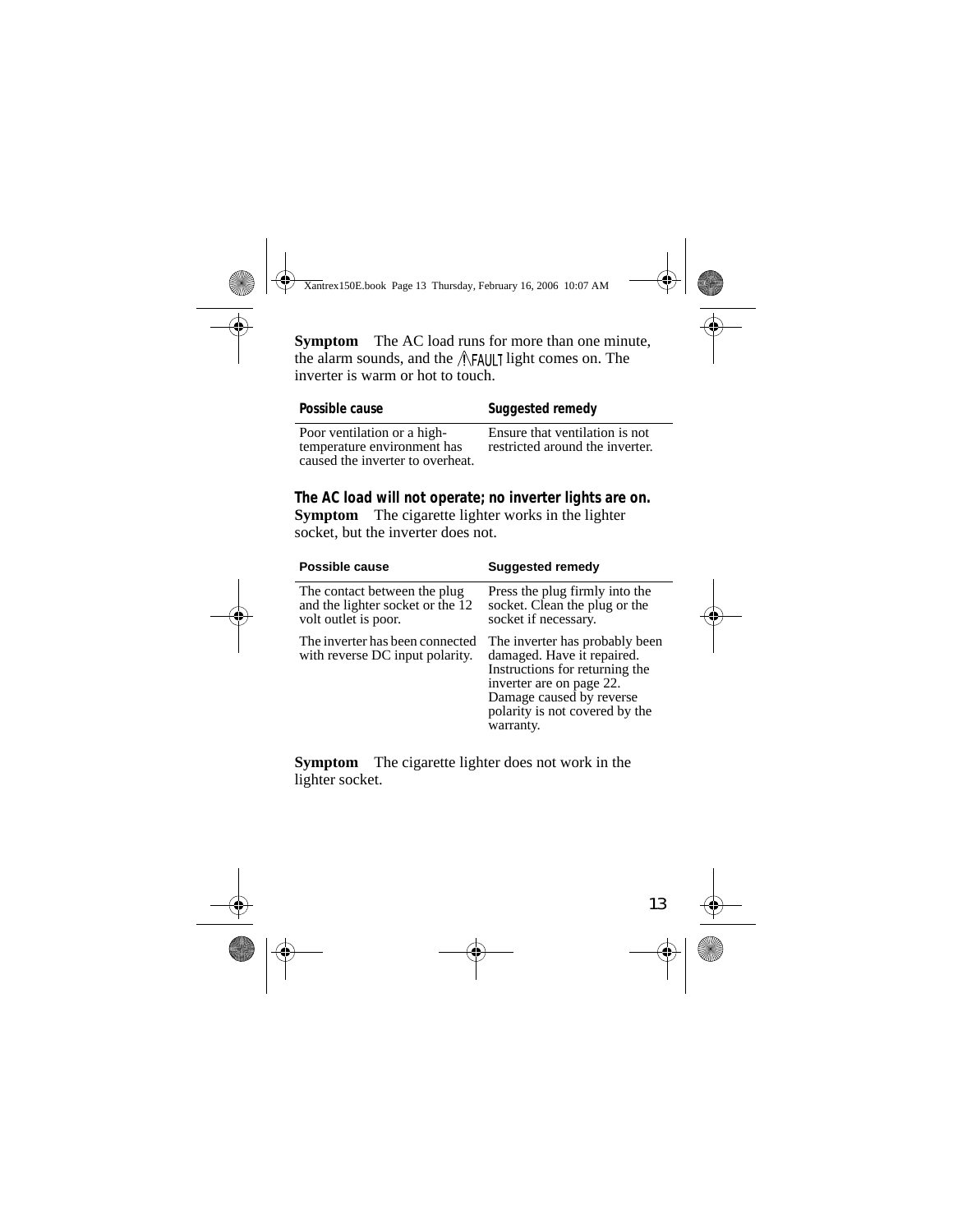| Possible cause                                                                               | Suggested remedy                                                                          |
|----------------------------------------------------------------------------------------------|-------------------------------------------------------------------------------------------|
| The lighter socket or the 12 volt<br>outlet may require that the<br>ignition be switched on. | Turn the key to the accessory<br>position.                                                |
| The cigarette lighter fuse or the<br>12 volt outlet fuse is blown.                           | Check the vehicle fuses, and<br>replace the blown fuse with the<br>correct type and size. |

#### **Measured inverter output voltage is too low.**

**Symptom** The AC voltmeter reading is 5 to 15 volts too low.

| Possible cause                                                                               | Suggested remedy                                                                                                                                        |
|----------------------------------------------------------------------------------------------|---------------------------------------------------------------------------------------------------------------------------------------------------------|
| A standard "average reading"<br>AC voltmeter has been used to<br>measure the output voltage. | For accuracy, the XPower 150<br>modified sine wave output<br>needs to be measured with a<br>"true RMS" voltmeter, like a<br>Fluke 87 series multimeter. |
| The battery voltage is too low.                                                              | Recharge the battery.                                                                                                                                   |

#### **Battery operating time is less than expected.**

**Symptom** The inverter runs for a while, and then the  $\Lambda$ FAULT light comes on. The inverter is cool or warm to touch.

| Possible cause                                                            | Suggested remedy                          |
|---------------------------------------------------------------------------|-------------------------------------------|
| The battery is old or defective. Replace the battery.                     |                                           |
| The battery is not being charged Have a qualified technician<br>properly. | check the vehicle's electrical<br>system. |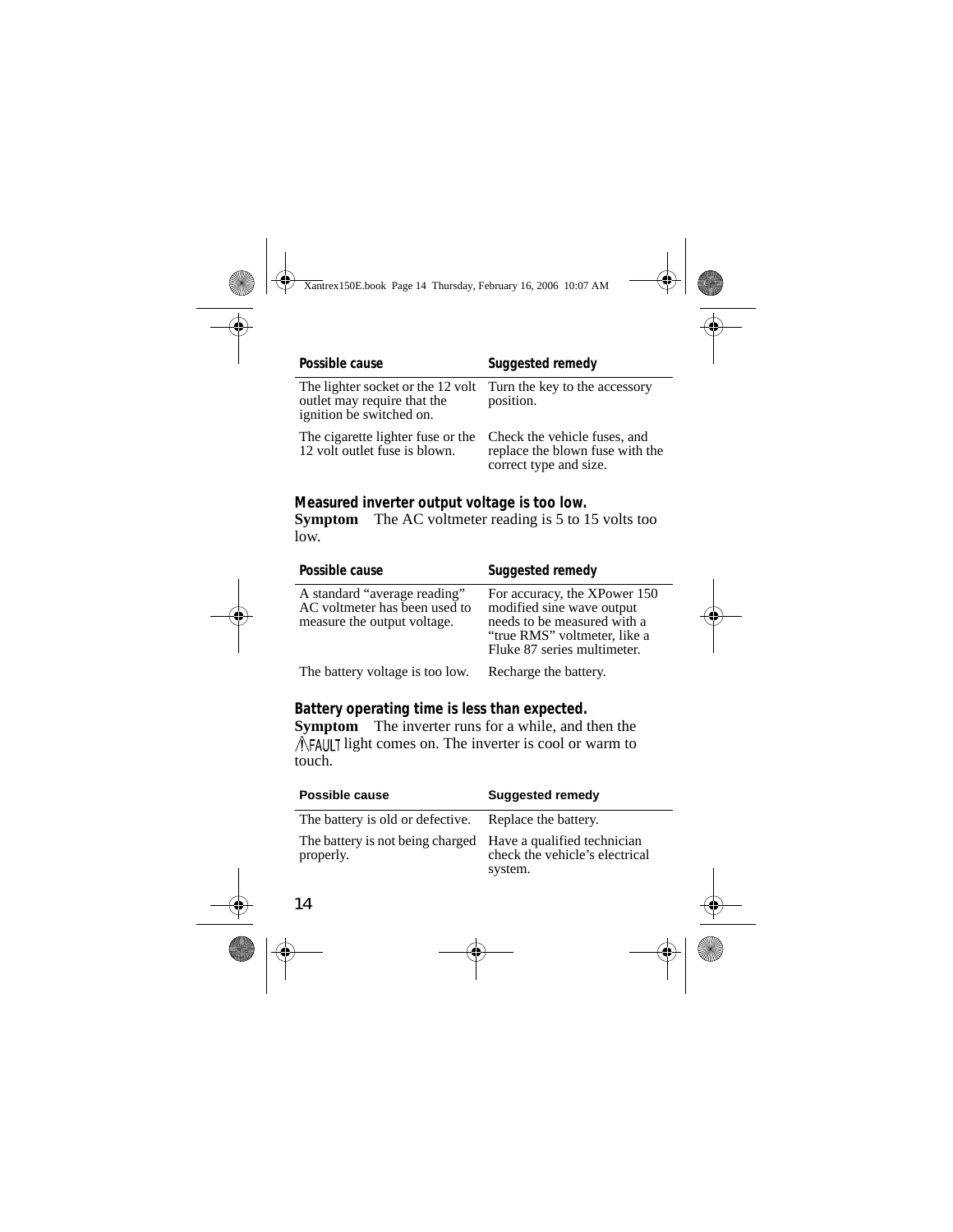# **8 Specifications**

Specifications may change without notice.

### **Electrical**

| AC receptacles                                                         | 1                                           |
|------------------------------------------------------------------------|---------------------------------------------|
| AC output voltage                                                      | 230 volts $AC + 5\%$                        |
| AC output frequency                                                    | $50 \text{ Hz} + 3 \text{ Hz}$              |
| AC output waveform                                                     | Modified Sine Wave                          |
| Maximum continuous AC output<br>power                                  | 150 watts                                   |
| Maximum AC output surge power                                          | 300 watts                                   |
| DC input voltage range                                                 | $10-15$ volts DC                            |
| Battery drain with no AC load (at<br>12V input) and inverter switch on | $0.18 \text{ amps}$                         |
| Efficiency (optimal)                                                   | 90%                                         |
| Ambient operating temperature<br>range                                 | $0^{\circ}$ C-40° C (32° F-100° F)          |
| Low battery alarm trigger point                                        | $10.7$ volts DC                             |
| Low battery voltage shutdown                                           | $10.0$ volts DC                             |
| High battery voltage shutdown                                          | 15 volts DC                                 |
| Over-temperature shutdown                                              | Automatic shutdown and<br>automatic restart |
| Overload shutdown                                                      | Automatic shutdown and<br>automatic restart |
| <b>Internal Fuse</b>                                                   | 25 amps                                     |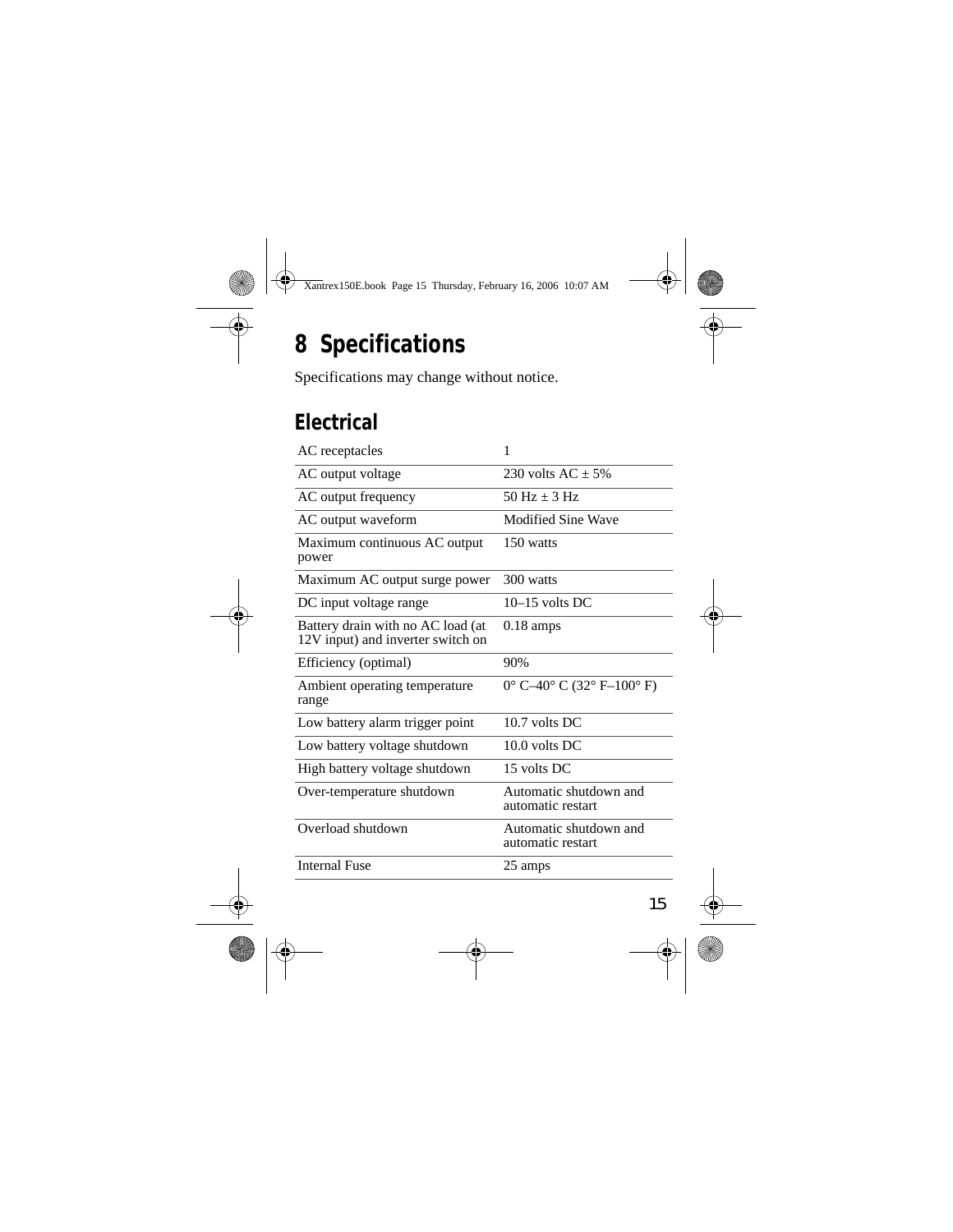### **Physical**

| Dimensions $(L x W x H)$ | $156$ mm x $103$ mm x $62$ mm<br>$(6.2 \text{ in. x } 4.1 \text{ in. x } 2.5 \text{ in.})$ |
|--------------------------|--------------------------------------------------------------------------------------------|
|                          |                                                                                            |
| <b>TTT</b> .             | $0 \leq r \leq 11$ $(1 \leq 11)$                                                           |

Weight  $0.65 \text{ Kg } (1.5 \text{ lb.})$ 

### **Regulatory**

| <b>CE Mark</b> | Low Voltage Directive                                                                                |
|----------------|------------------------------------------------------------------------------------------------------|
| e Mark         | Automotive EMC Directive                                                                             |
| TUV/GS         | Certified to EN60950                                                                                 |
|                | Environmental   Complies with the EU's "Restriction of<br>Hazardous Substances" Directive 2002/95/EC |

### **Product Recycling**



Do not dispose of this product with general household waste!

Electrical appliances marked with the symbol shown must be professionally treated to recover, reuse, and recycle materials, in order to reduce negative environmental impact. When the product is no longer usable, the consumer is legally obligated to ensure that it is collected separately under the local electronics recycling and treatment scheme. See www.xantrex.com.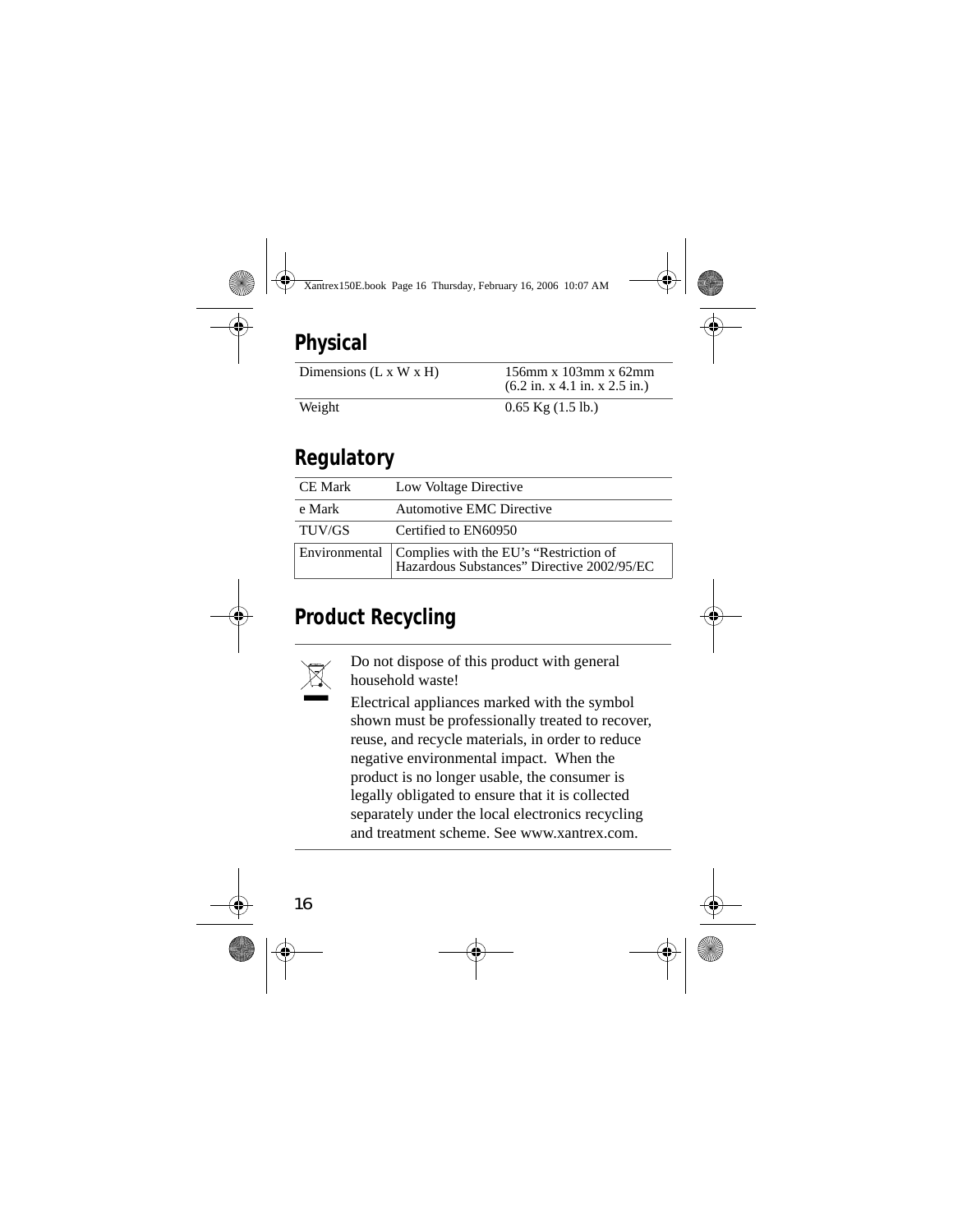# **9 Limited Warranty**

### **Warranty**

**What does this warranty cover?** This Limited Warranty is provided by Xantrex Technology, Inc. ("Xantrex") and covers defects in workmanship and materials in your XPower Inverter 150. This warranty period lasts for twenty-four (24) months from the date of purchase at the point of sale to you, the original end user customer. You require proof of purchase to make warranty claims.

This Limited Warranty is transferable to subsequent owners but only for the unexpired portion of the Warranty Period. Subsequent owners also require proof of purchase.

**What will Xantrex do?** Xantrex will, at its option, repair or replace the defective product free of charge, provided that you notify Xantrex of the product defect within the Warranty Period, and provided that Xantrex through inspection establishes the existence of such a defect and that it is covered by this Limited Warranty.

Xantrex will, at its option, use new and/or reconditioned parts in performing warranty repair and building replacement products. Xantrex reserves the right to use parts or products of original or improved design in the repair or replacement. If Xantrex repairs or replaces a product, its warranty continues for the remaining portion of the original Warranty Period or 90 days from the date of the return shipment to the customer, whichever is greater. All replaced products and all parts removed from repaired products become the property of Xantrex.

Xantrex covers both parts and labor necessary to repair the product, and return shipment to the customer via a Xantrex-selected nonexpedited surface freight within the contiguous United States and Canada. Alaska and Hawaii are excluded. Contact Xantrex Customer Service for details on freight policy for return shipments outside of the contiguous United States and Canada.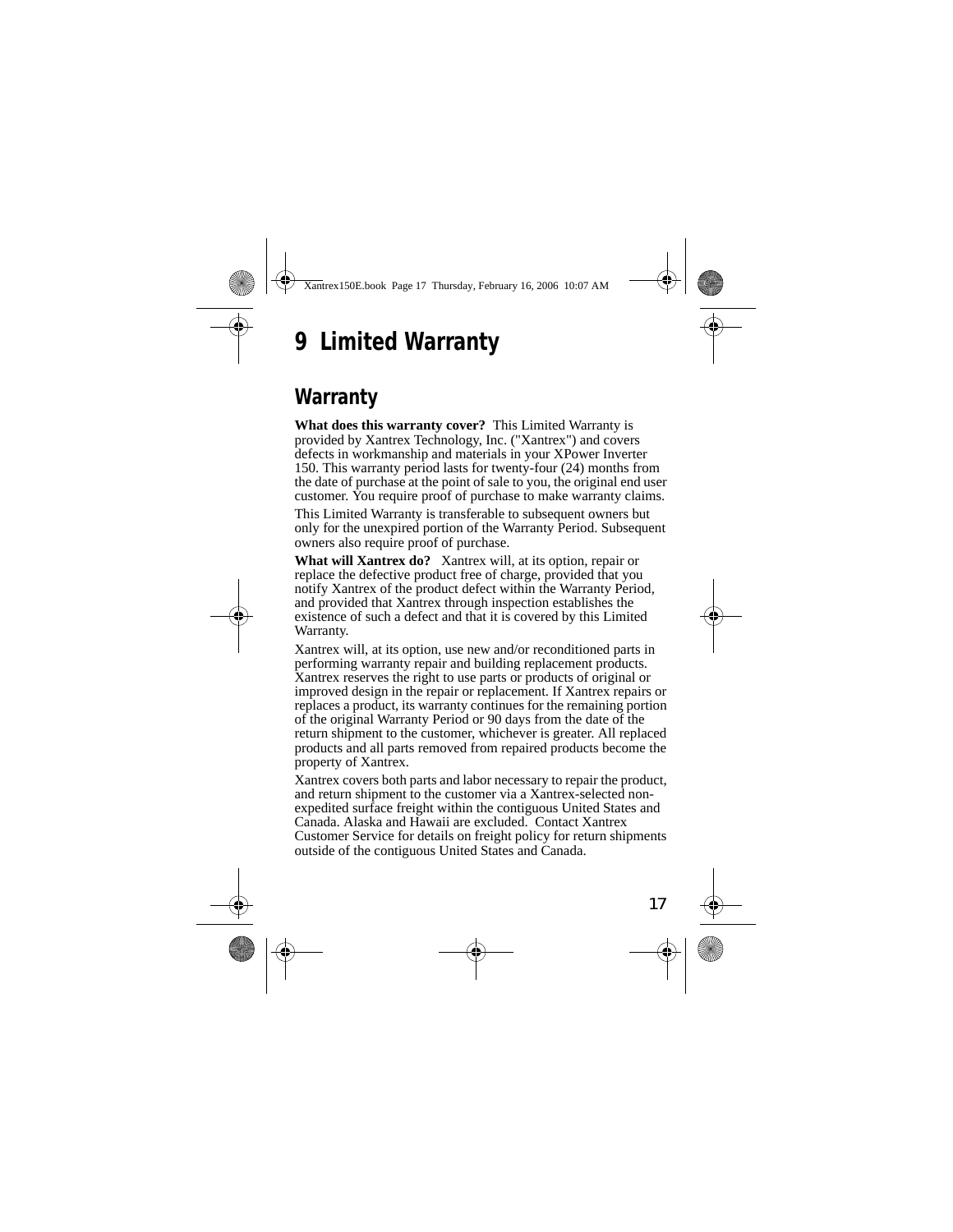**How do you get service?** If your product requires troubleshooting or warranty service, contact your merchant. If you are unable to contact your merchant, or the merchant is unable to provide service, contact Xantrex directly at:

|        | Telephone: 1 360 925 5097 (direct) |
|--------|------------------------------------|
| Fax:   | 1 360 925 5143 (direct)            |
| Email: | customerservice@xantrex.com        |

Direct returns may be performed according to the Xantrex Return Material Authorization Policy described in your product manual. For some products, Xantrex maintains a network of regional Authorized Service Centers. Call Xantrex or check our website to see if your product can be repaired at one of these facilities.

**What proof of purchase is required?** In any warranty claim, dated proof of purchase must accompany the product and the product must not have been disassembled or modified without prior written authorization by Xantrex.

Proof of purchase may be in any one of the following forms:

- The dated purchase receipt from the original purchase of the product at point of sale to the end user, or
- The dated dealer invoice or purchase receipt showing original equipment manufacturer (OEM) status, or
- The dated invoice or purchase receipt showing the product exchanged under warranty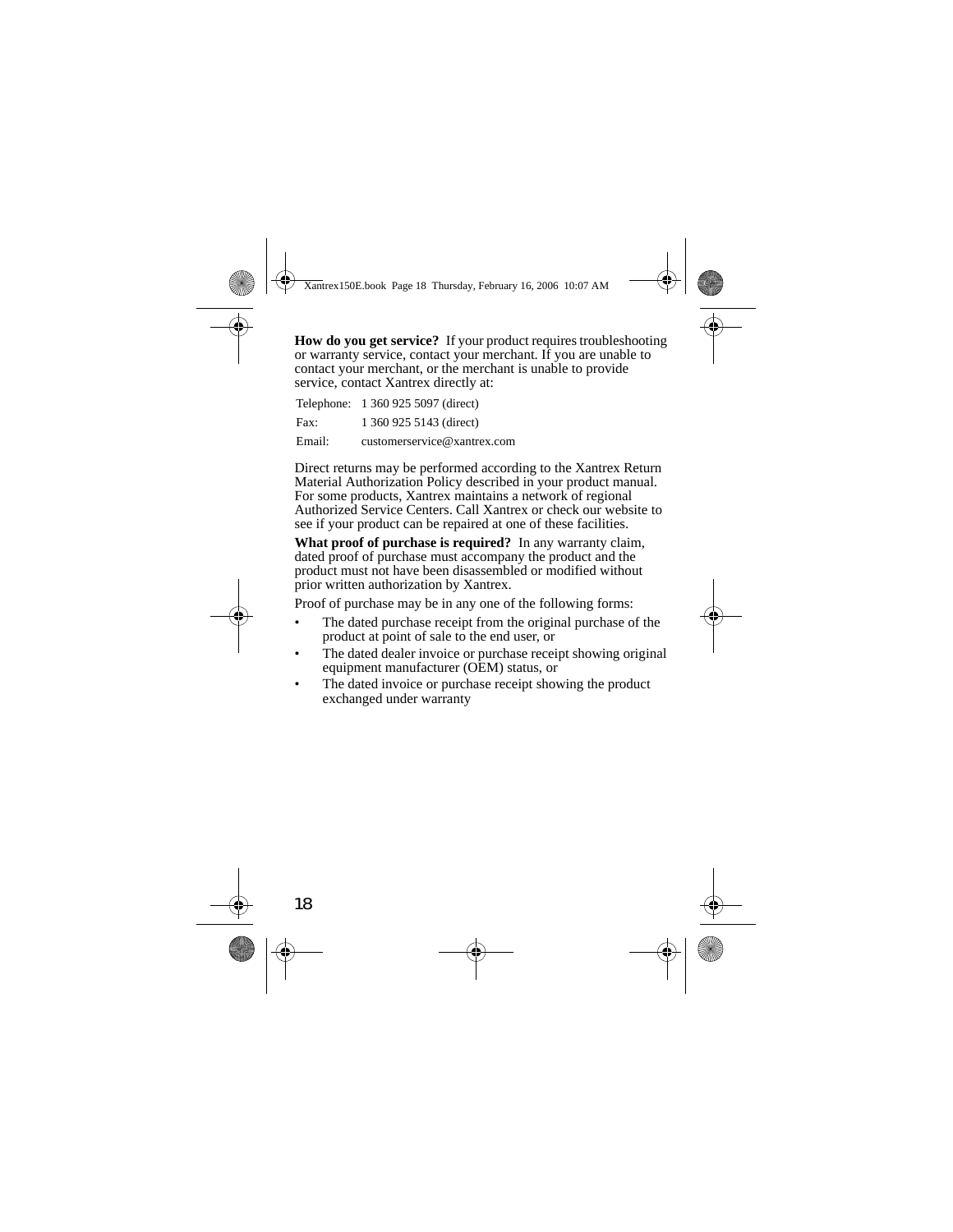**What does this warranty not cover?** This Limited Warranty does not cover normal wear and tear of the product or costs related to the removal, installation, or troubleshooting of the customer's electrical systems. This warranty does not apply to and Xantrex will not be responsible for any defect in or damage to:

- a) the product if it has been misused, neglected, improperly installed, physically damaged or altered, either internally or externally, or damaged from improper use or use in an unsuitable environment;
- b) the product if it has been subjected to fire, water, generalized corrosion, biological infestations, or input voltage that creates operating conditions beyond the maximum or minimum limits listed in the Xantrex product specifications including high input voltage from generators and lightning strikes;
- c) the product if repairs have been done to it other than by Xantrex or its authorized service centers (hereafter "ASCs");
- d) the product if it is used as a component part of a product expressly warranted by another manufacturer;
- e) the product if its original identification (trade-mark, serial number) markings have been defaced, altered, or removed.

### **Disclaimer**

#### **Product**

THIS LIMITED WARRANTY IS THE SOLE AND EXCLUSIVE WARRANTY PROVIDED BY XANTREX IN CONNECTION WITH YOUR XANTREX PRODUCT AND IS, WHERE PERMITTED BY LAW, IN LIEU OF ALL OTHER WARRANTIES, CONDITIONS, GUARANTEES, REPRESENTATIONS, OBLIGATIONS AND LIABILITIES, EXPRESS OR IMPLIED, STATUTORY OR OTHERWISE IN CONNECTION WITH THE PRODUCT, HOWEVER ARISING (WHETHER BY CONTRACT, TORT, NEGLIGENCE, PRINCIPLES OF MANUFACTURER'S LIABILITY, OPERATION OF LAW, CONDUCT, STATEMENT OR OTHERWISE), INCLUDING WITHOUT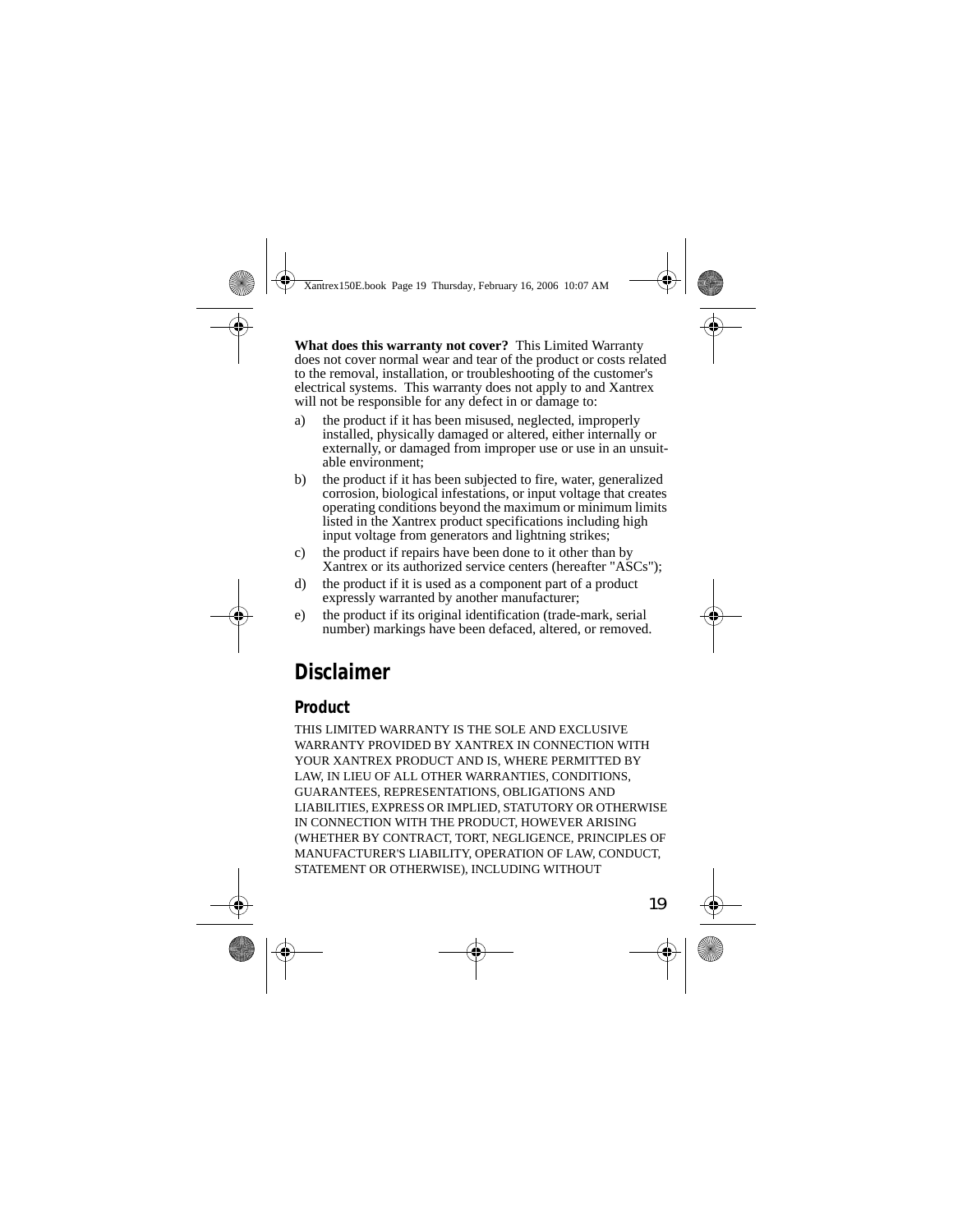RESTRICTION ANY IMPLIED WARRANTY OR CONDITION OF QUALITY, MERCHANTABILITY OR FITNESS FOR A PARTICULAR PURPOSE. ANY IMPLIED WARRANTY OF MERCHANTABILITY OR FITNESS FOR A PARTICULAR PURPOSE TO THE EXTENT REQUIRED UNDER APPLICABLE LAW TO APPLY TO THE PRODUCT SHALL BE LIMITED IN DURATION TO THE PERIOD STIPULATED UNDER THIS LIMITED WARRANTY.

IN NO EVENT WILL XANTREX BE LIABLE FOR ANY SPECIAL, DIRECT, INDIRECT, INCIDENTAL OR CONSEQUENTIAL DAMAGES, LOSSES, COSTS OR EXPENSES HOWEVER ARISING WHETHER IN CONTRACT OR TORT INCLUDING WITHOUT RESTRICTION ANY ECONOMIC LOSSES OF ANY KIND, ANY LOSS OR DAMAGE TO PROPERTY, ANY PERSONAL INJURY, ANY DAMAGE OR INJURY ARISING FROM OR AS A RESULT OF MISUSE OR ABUSE, OR THE INCORRECT INSTALLATION, INTEGRATION OR OPERATION OF THE PRODUCT.

#### **Exclusions**

If this product is a consumer product, federal law does not allow an exclusion of implied warranties. To the extent you are entitled to implied warranties under federal law, to the extent permitted by applicable law they are limited to the duration of this Limited Warranty. Some states and provinces do not allow limitations or exclusions on implied warranties or on the duration of an implied warranty or on the limitation or exclusion of incidental or consequential damages, so the above limitation(s) or exclusion(s) may not apply to you. This Limited Warranty gives you specific legal rights. You may have other rights which may vary from state to state or province to province.

The rights granted by this warranty are in addition to any statutory or other legal rights granted under the laws of the country or state in which the Xantrex product was purchased and those legal rights are not affected by this warranty.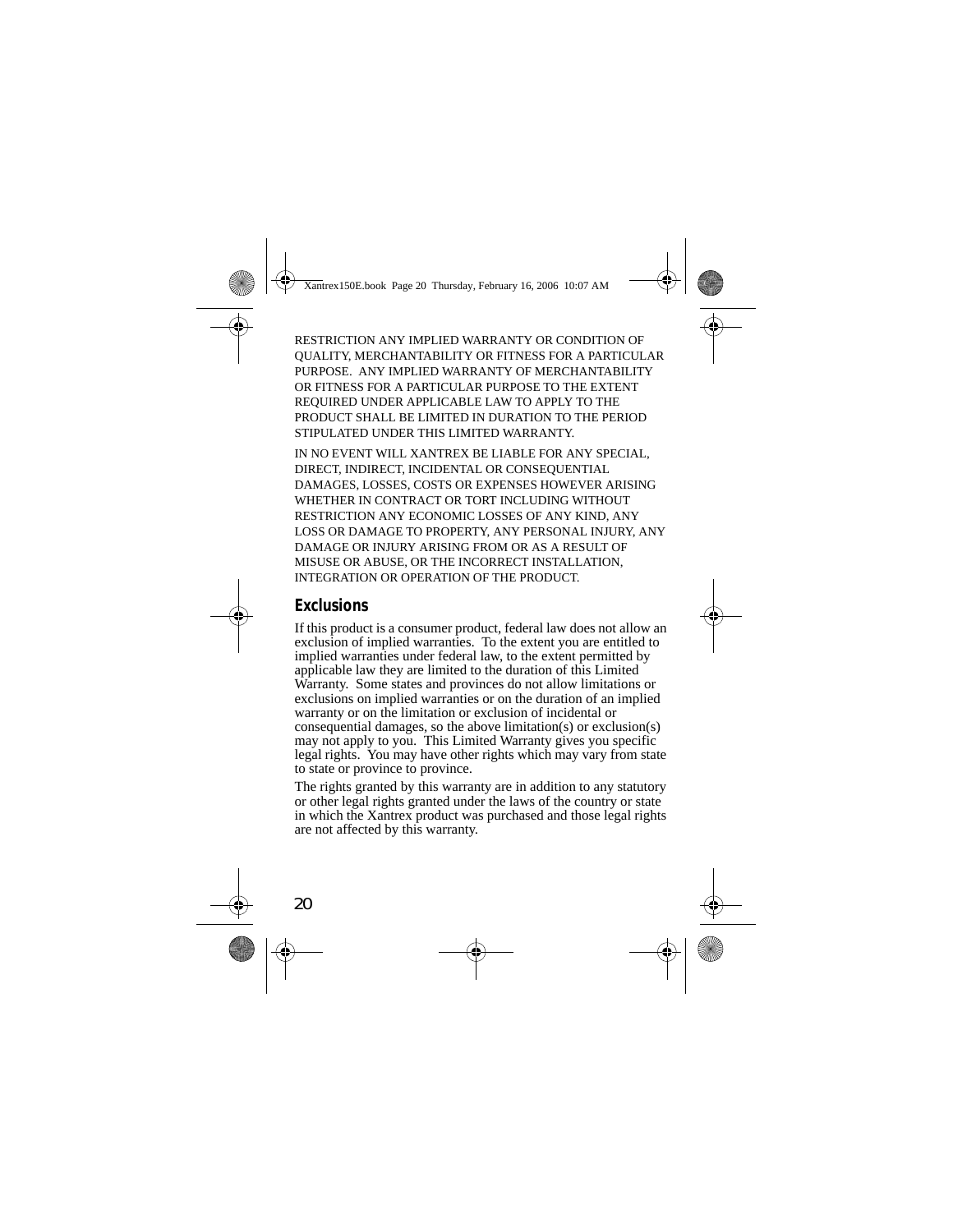#### **Warning: Limitations On Use**

Please refer to your product manual for limitations on uses of the product.

SPECIFICALLY, PLEASE NOTE THAT THE XPOWER INVERTER 150 SHOULD NOT BE USED IN CONNECTION WITH LIFE SUPPORT SYSTEMS OR OTHER MEDICAL EQUIPMENT OR DEVICES. WITHOUT LIMITING THE GENERALITY OF THE FOREGOING, XANTREX MAKES NO REPRESENTATIONS OR WARRANTIES REGARDING THE USE OF THE XANTREX XPOWER INVERTER 150 IN CONNECTION WITH LIFE SUPPORT SYSTEMS OR OTHER MEDICAL EQUIPMENT OR DEVICES.

Please note that the XPower Inverter 150 is not intended for use as an uninterruptible power supply and Xantrex makes no warranty or representation in connection with any use of the product for such purposes.

### **Return Material Authorization Policy**

Before returning a product directly to Xantrex you must obtain a Return Material Authorization (RMA) number and the correct factory "Ship To" address. Products must also be shipped prepaid. Product shipments will be refused and returned at your expense if they are unauthorized, returned without an RMA number clearly marked on the outside of the shipping box, if they are shipped collect, or if they are shipped to the wrong location.

When you contact Xantrex to obtain service, please have your instruction manual ready for reference and be prepared to supply:

- The serial number of your product
- Information about the installation and use of the unit
- Information about the failure and/or reason for the return
- A copy of your dated proof of purchase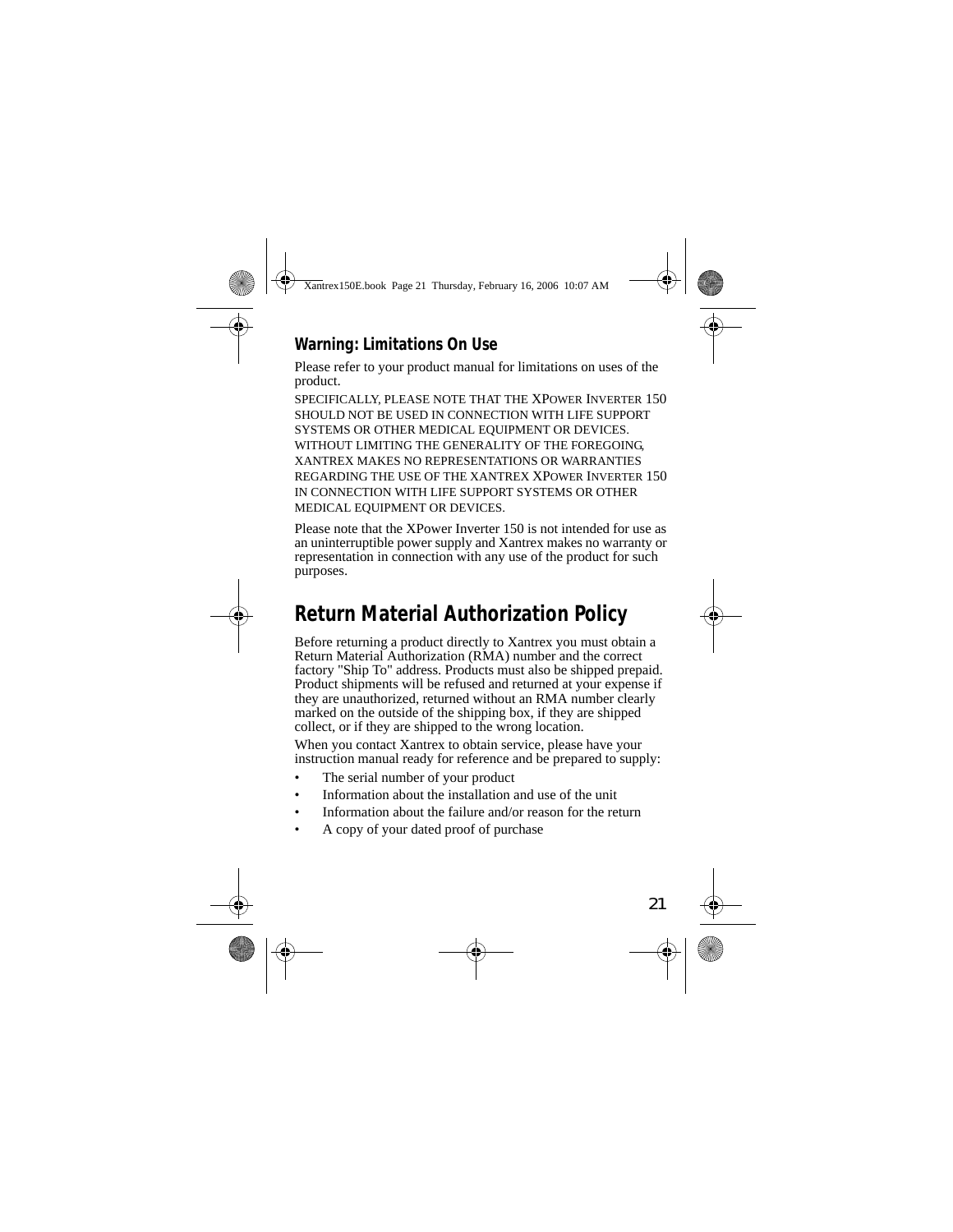### **Return Procedure**

- 1. Package the unit safely, preferably using the original box and packing materials. Please ensure that your product is shipped fully insured in the original packaging or equivalent. This warranty will not apply where the product is damaged due to improper packaging.
- 2. Include the following:
	- The RMA number supplied by Xantrex Technology, Inc. clearly marked on the outside of the box.
	- A return address where the unit can be shipped. Post office boxes are not acceptable.
	- A contact telephone number where you can be reached during work hours.
	- A brief description of the problem.
- 3. Ship the unit prepaid to the address provided by your Xantrex customer service representative.

**If you are returning a product from outside of the USA or Canada** In addition to the above, you MUST include return freight funds and are fully responsible for all documents, duties, tariffs, and deposits.

**If you are returning a product to a Xantrex Authorized Service Center (ASC)** A Xantrex return material authorization (RMA) number is not required. However, you must contact the ASC prior to returning the product or presenting the unit to verify any return procedures that may apply to that particular facility.